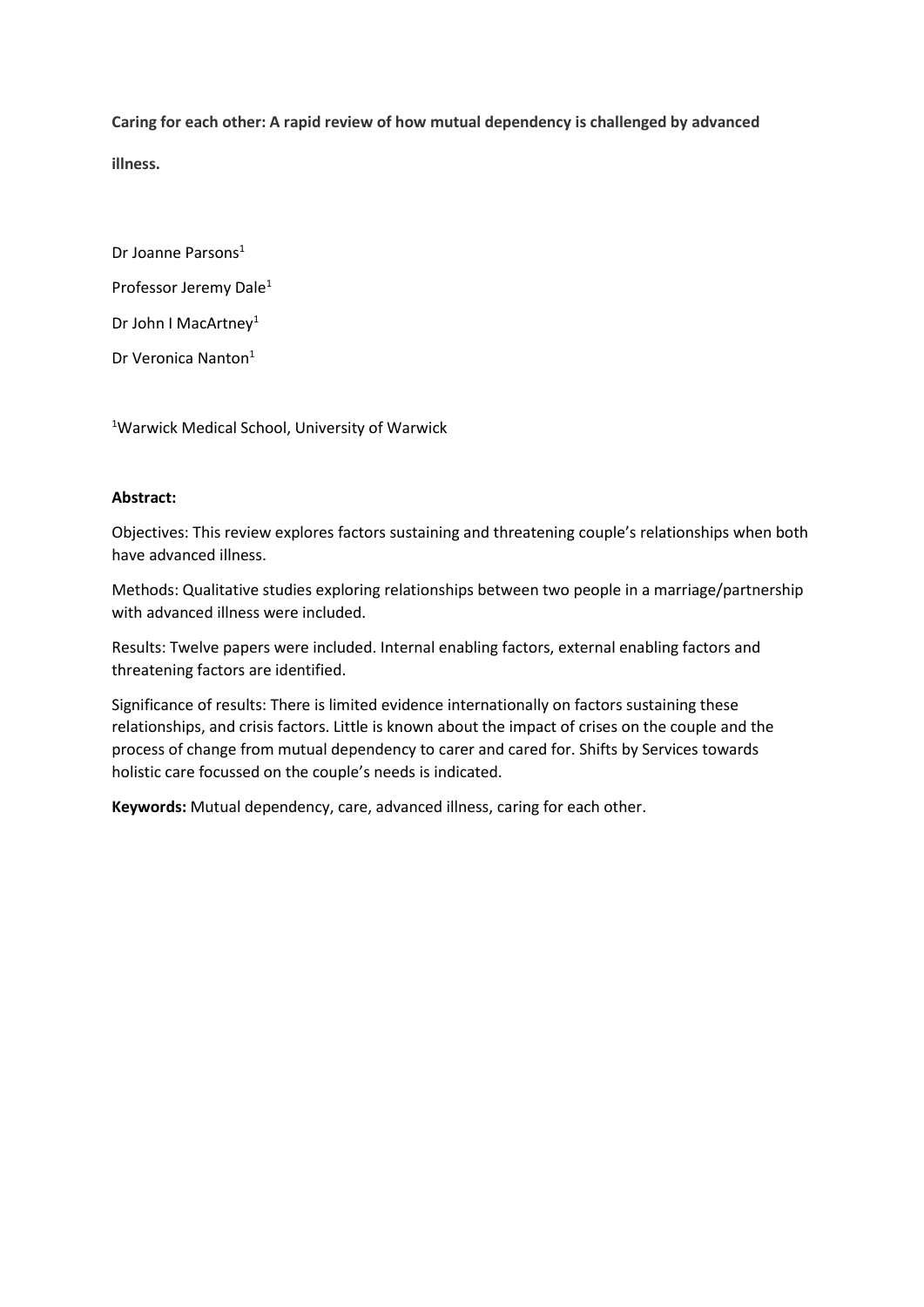#### **Introduction**

Health and social care services in the global north can be characterised as being organised around the idea of an individual patient or carer. Much research has been designed around this dichotomised model. It is increasingly the case however, particularly given the ageing population, that both members of a couple (two people living together as partners or as spouses) are living with serious conditions (Nimmon et al, 2018; Radcliffe et al, 2013; Torge, 2014). We describe these as 'caring couples': people who live together, mutually supporting each other and fulfilling complementary roles which may vary from day to day in response to fluctuations in their state of health. This review explores what is known about the experiences of caring couples and about the potential challenges to service provision faced in health and social care systems when attempting to support mutually caring couples.

The topic is important because rising demand for care services is linked to ageing populations. It is known that 11% of the world's population is now aged 60 years old or older; this figure is expected to increase to 22% by 2050 (Kanasi et al, 2016). Longer life expectancy has resulted in increasing numbers of people living with long term conditions and frailty. In the UK, for example, 58% of people aged over 60 have at least one long term condition, compared to just 14% of people aged under 40 (The Kings Fund, 2019). Frailty arises as a consequence of decline in physiological systems as a result of the ageing process and involves multiple body systems gradually losing their in-built reserves; in the UK around 10 per cent of people aged over 65 years have frailty, rising to between a quarter and a half of those aged over 85 (Age UK, 2020). Increasing numbers of older people live at home, encouraged by policies on 'Aging in Place', a scheme in the US providing often paid-for services (such as personal care, household chores, meals, money management and healthcare) to allow older people to access the support they need to stay living at home (National Institute of Aging, 2020). This emphasis on remaining at home places an increasing expectation that family members will undertake caring tasks and responsibilities.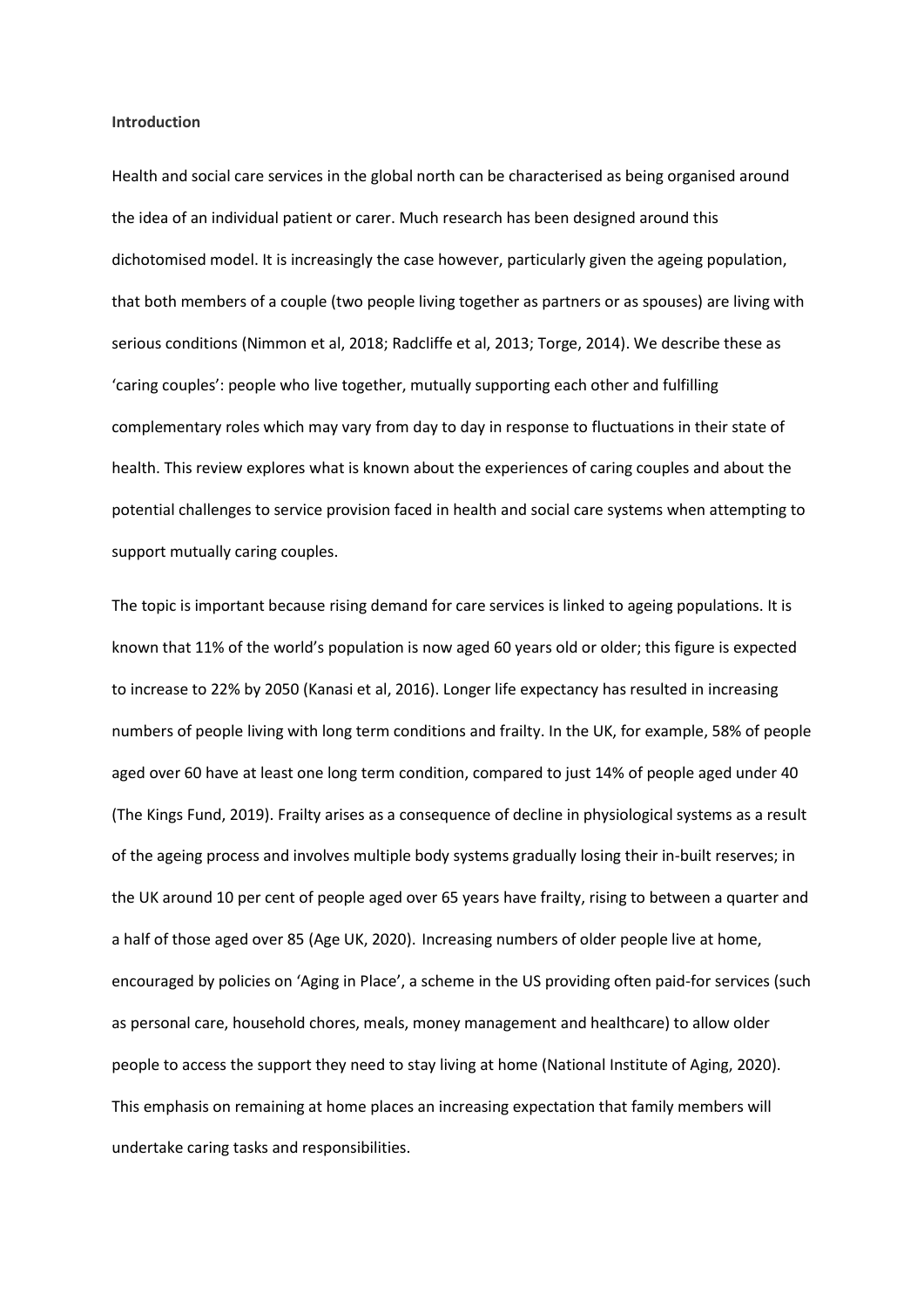For spouses or partners, often of similar age, each living with their own long term conditions, this may be challenging for both members of the couple, leading to situations in which one or both members of the dyad neglect their own health needs due to prioritising the needs of their partner (Gysels and Higginson, 2009; Kitko, 2010). Caring for older family members is associated with increased stress (Tamdee et al, 2019) and a recent study found that 58.6% of primary carers of frail older people experienced sadness, anger or depression (Lopez Hartmann et al, 2019).

Given the role caring couples play in maintaining each other's independence and wellbeing (Ahn and Kim, 2007; Torge, 2014), and thus also in preventing pressure on health and social care systems (Torge, 2014), it is important to understand how such relationships function and can best be supported by health and social care professionals. Relevant questions include: 'How are roles and tasks balanced within the caring couple's relationship?'; 'What interacting factors enable such couples to retain their independence?' [internal processes and external elements that interact to influence experience] (Nanton, 2015); and 'What are the critical points or situations that disrupt the stability of such relationships?'.

The aim of this review is to explore: the experiences of couples where both partners live with advanced progressive illness; the *internal factors* (such as psychological resources) and *external enabling factors* (such as social and practical resources) that make this possible; and the *critical events* that lead to a crisis situation developing. Illness can vary substantially in severity and duration, and may include periods of illness that are short-term or temporary; illnesses that ultimately result in the end of life; or (for example in the context of a disability) long-term or chronic illness, or multiple illnesses. In this review, we are interested in '*advanced progressive illness'*, by which we mean life-threatening illnesses (where treatment may be possible but can fail and may lead to end of life), or a life-limiting condition (where there is no reasonable hope of cure) or those which are associated with a disability (Zwakman et al, 2018). The focus is on advanced progressive illness, as this is a context in which caring needs are likely to be substantial, and where the likelihood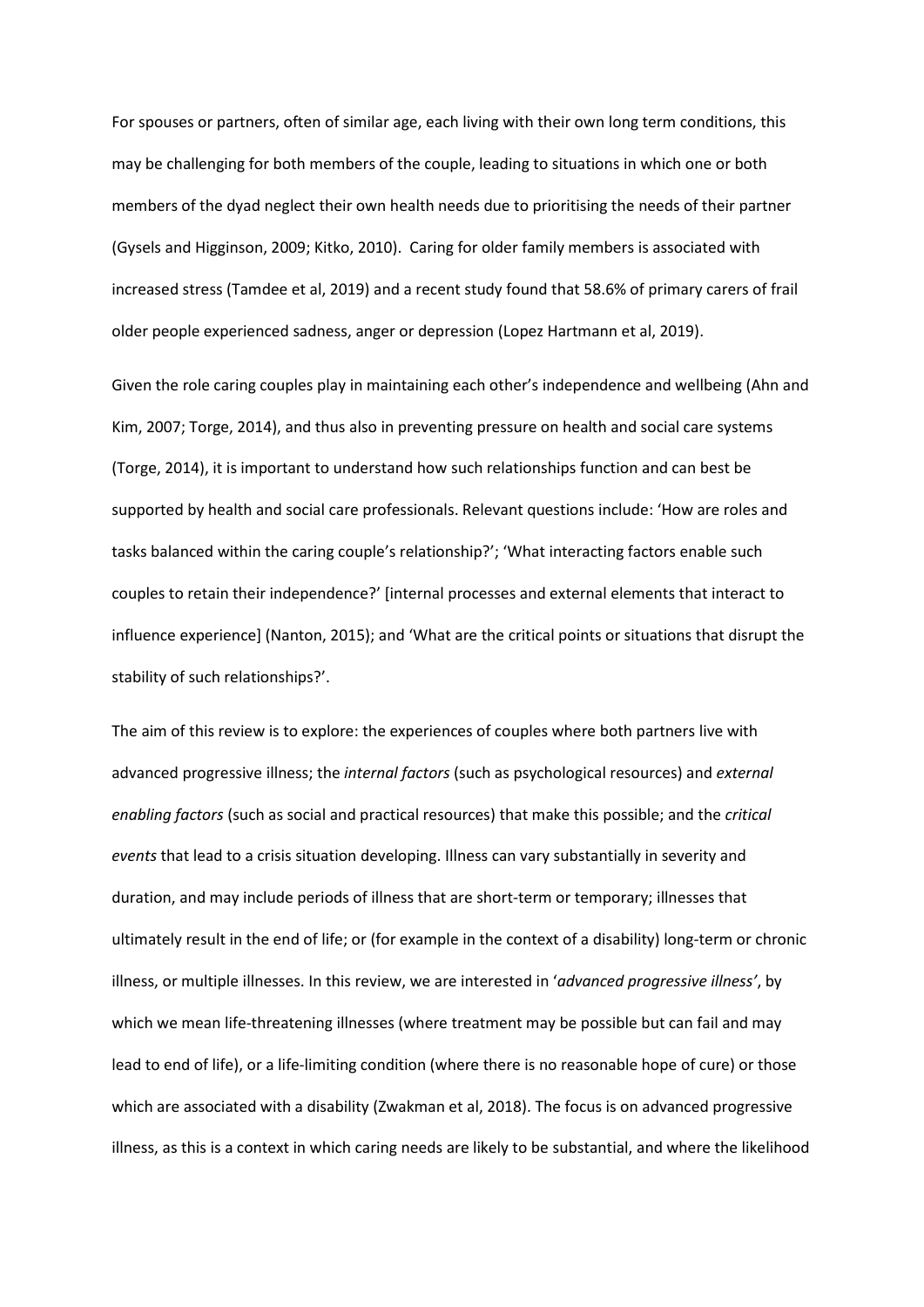of one or both members of the couple experiencing an exacerbation or worsening of their own health problems is high, potentially making their mutual caring relationship precarious.

### **Research question**

How do advanced progressive illnesses affect the ways that mutually dependent couples sustain mutual caring?

# **Method**

A rapid systematic review was conducted; this type of review employs a methodology similar to that for a systematic review, retaining systematic methodology in obtaining and synthesising literature to address the given research question in a similarly effective way, but within a shorter timeframe (Arksey and O'Malley 2005; Grant and Booth, 2009; Khangura et al, 2012). The review protocol was registered on PROSPERO, the international prospective register of systematic reviews and was conducted and reported in line with the PRISMA checklist (Moher et al, 2009).

#### *Search Strategy*

Existing literature was searched to find all studies of couples living together and caring for each other in a mutually dependent way in the face of advanced progressive illness. Searches were conducted in July 2019, across the following bibliographical databases: CINAHL, Pubmed, Medline, Scopus and Web of Science. Database searches used the following search terms: 'caring couples', 'mutually dependent', 'caring spouses', caring partners', 'mutual care', 'caring dyads', co-dependent couples,' 'advanced progressive illness', 'life-limiting illness', 'palliative care', 'long-term conditions'. The Boolean operators of 'OR' and 'AND' were used to capture all relevant search results. Grey literature was searched for any unpublished theses eligible for inclusion, and reference sections of included articles were screened for any other potentially eligible paper.

# *Inclusion and exclusion criteria*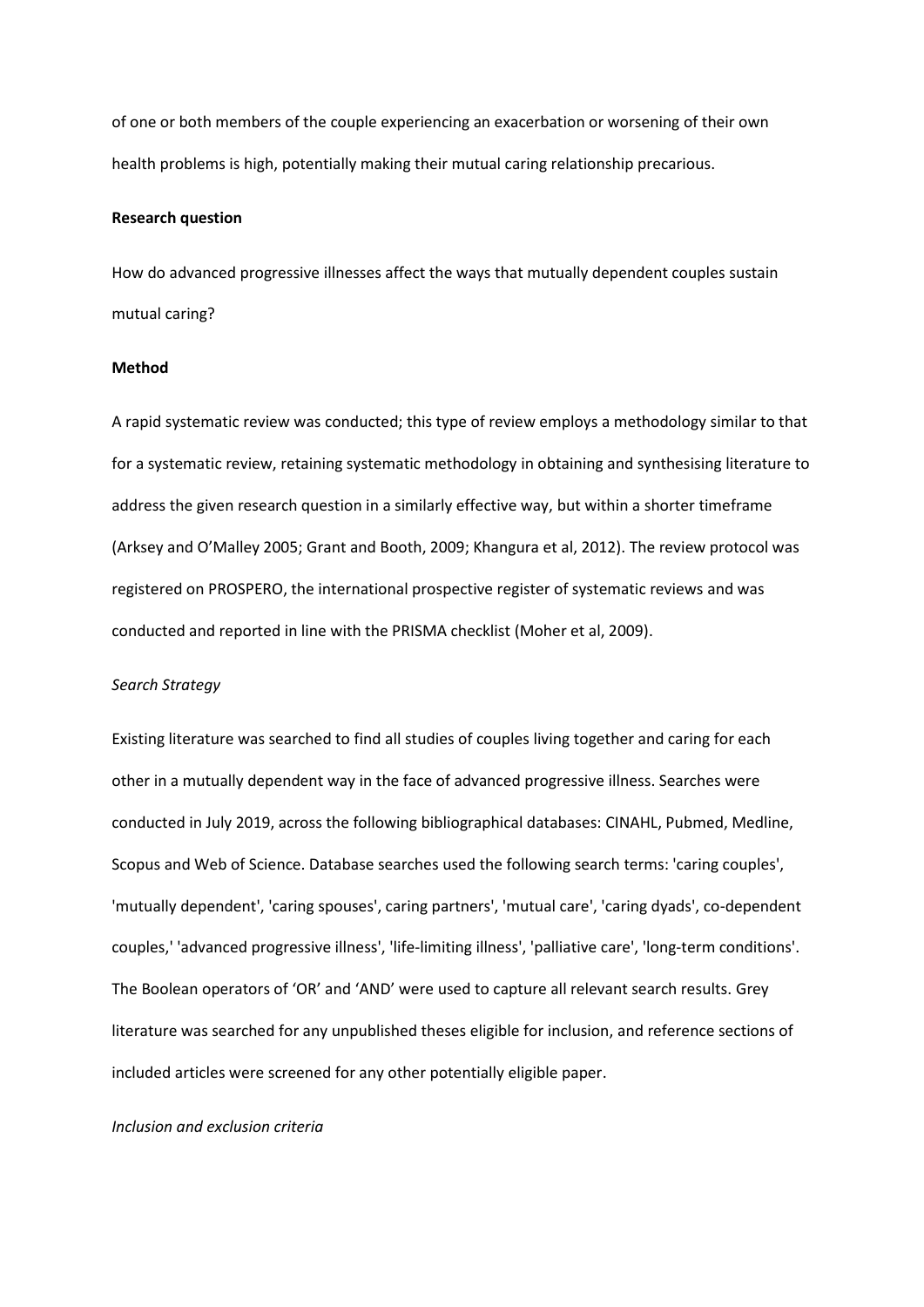A set of inclusion and exclusion criteria was determined prior to searches. Inclusion and exclusion criteria are presented in Table 1. The search did not include date limitations or restrictions on the countries where studies were conducted (to ensure an international perspective), and only included studies published in English.

# Table 1 here

#### *Screening*

Following the initial search, duplicates were removed, and then the titles and abstracts of these were screened for eligibility. The full texts of these papers were read and considered for inclusion. Papers were eligible if they reported qualitative studies published in English that examined two people living together as a couple, who were both ill (and where at least one of the couple was experiencing advanced progressive illness), and who were providing mutual care. The full texts of included studies were assessed for eligibility by VN, with no discrepancies found. The references cited in all included papers were also screened for any additional papers eligible to be included in the review.

# *Extraction of data*

Data were extracted by one author (JP) from each paper included in the review, using a predefined extraction spreadsheet. Data was also extracted from a sub-set of papers by another author (VN) to ensure accuracy. The information extracted from each paper was: author and year of publication; country of study; setting of study; dynamics of the relationship between couples; living situation, relationship, age, and health conditions / illnesses of study participants; internal and external enabling factors; and factors likely to cause crisis situations.

### *Critical appraisal*

The quality, trustworthiness and relevance of included studies were assessed using the Critical Appraisal Skills Programme (CASP) qualitative checklist (CASP, 2018). CASP includes questions to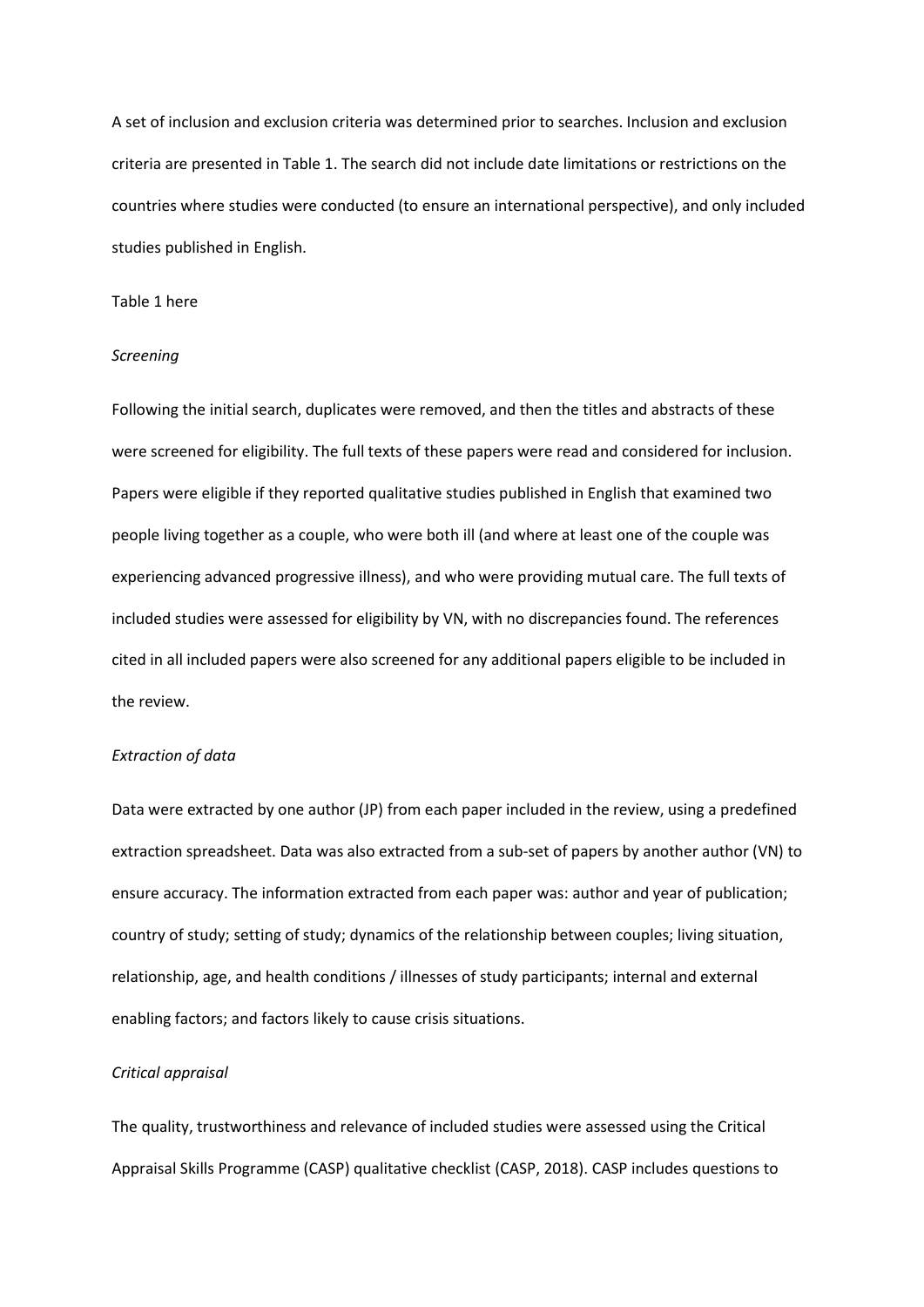assess whether results of included studies are valid, what the results are and whether the results will help locally (CASP, 2018). Critical appraisal of papers was conducted by one author (JP), and a subset of papers was independently critically appraised by another author (VN) to check for accuracy and consistency. A high level of consistency, and no discrepancy was found between the two appraisals. All studies passed the first two screening questions of the CASP tool and were subject to the remainder of the critical appraisal. Studies were rated as either satisfying the CASP criteria ('yes'), not satisfying it ('no') or not providing enough information to make a judgement ('can't tell'). The final question 'How valuable is the research?' was rated as valuable ('yes') or not valuable ('no').

# *Data synthesis*

As only qualitative studies were included in the review, a thematic synthesis was conducted (Grant and Booth, 2009). This involved identifying common themes across the results of the included studies that were relevant to the aims of the research. Themes were identified by coding the result sections of the included papers, comparing these codes across papers and defining topics that contributed to an increased understanding of the relationships of mutually dependent couples facing advanced progressive illness. All authors were involved in the synthesis of the results.

# **Results**

# *Eligible literature*

The initial search produced 1,115 results. After duplicates were removed, 1,051 results were screened. Following screening of the titles and abstracts for eligibility, the full texts of 42 papers were read and considered for inclusion. This resulted in 11 papers being included, and following screening of their references an additional paper was identified giving a total of twelve papers. A PRISMA diagram of the screening process is provided in Figure 1.

# Figure 1 here

# *Characteristics of included papers*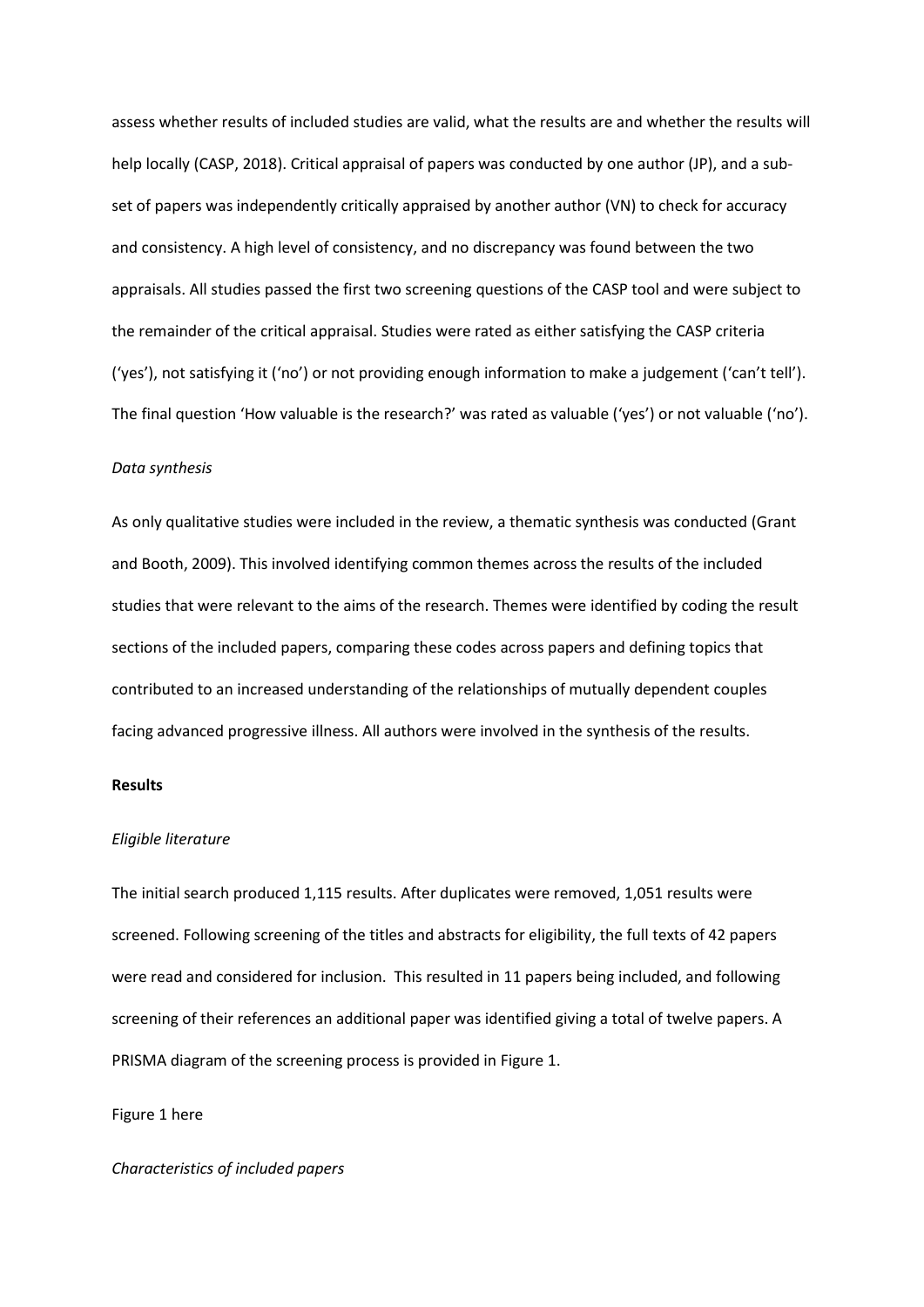The twelve papers included in the review explored the relationship of mutually dependent couples living with advanced progressive illnesses; all were published between 2002 and 2019. Six of the studies were conducted in the UK (Greenwood et al, 2019a, 2019b; Gysels and Higginson, 2009; Radcliffe et al, 2013; Ray, 2006; Turner et al, 2016) and two in Canada (Nimmon et al, 2018; Racher, 2002). The remaining studies were conducted in South Korea (Ahn and Kim, 2007), Australia (Grimmer et al, 2004), the USA (Kitko, 2010) and Sweden (Torge, 2014). Of the 12 studies, four involved one-to-one interviews (Grimmer et al, 2004; Gysels and Higginson, 2009; Kitko, 2010; Turner et al, 2016); six involved joint interviews with a couple involved in a mutually caring relationship (Ahn and Kim, 2007; Nimmon et al, 2018; Racher, 2002; Radcliffe et al, 2013; Ray, 2006; Torge, 2014); and two used focus groups (Greenwood et al, 2019a, 2019b). One study recruited health professionals to gather their views on the experiences of older spouses living together with illness (Greenwood et al, 2019b).

Eleven studies recruited one or both members of a caring couple; the twelfth recruited professionals and volunteers working with older carers (Greenwood et al, 2019b). One study recruited participants aged 40- 72 years (Gysels and Higginson, 2009); all the others involved couples aged over 60. The illnesses of participants in the studies included those that can be classified as age-related (Ahn and Kim, 2007; Racher, 2002; Ray, 2006); illnesses that lead to end of life (Grimmer et al, 2004; Kitko, 2010; Nimmon et al, 2018; and Turner et al, 2016); and long-term chronic or multiple illnesses (Greenwood et al, 2019a; Greenwood et al, 2019b; Gysels and Higginson, 2009; Radcliffe et al, 2013; and Torge, 2014). Participants' health conditions included stroke (Radcliffe et al, 2013), heart failure (Kitko, 2010; Nimmon et al, 2018), cancer, COPD, cardiac failure and motor neurone disease (Gysels and Higginson, 2009). Full characteristics of each included study are shown in Table 2.

Table 2 here

#### *Critical Appraisal*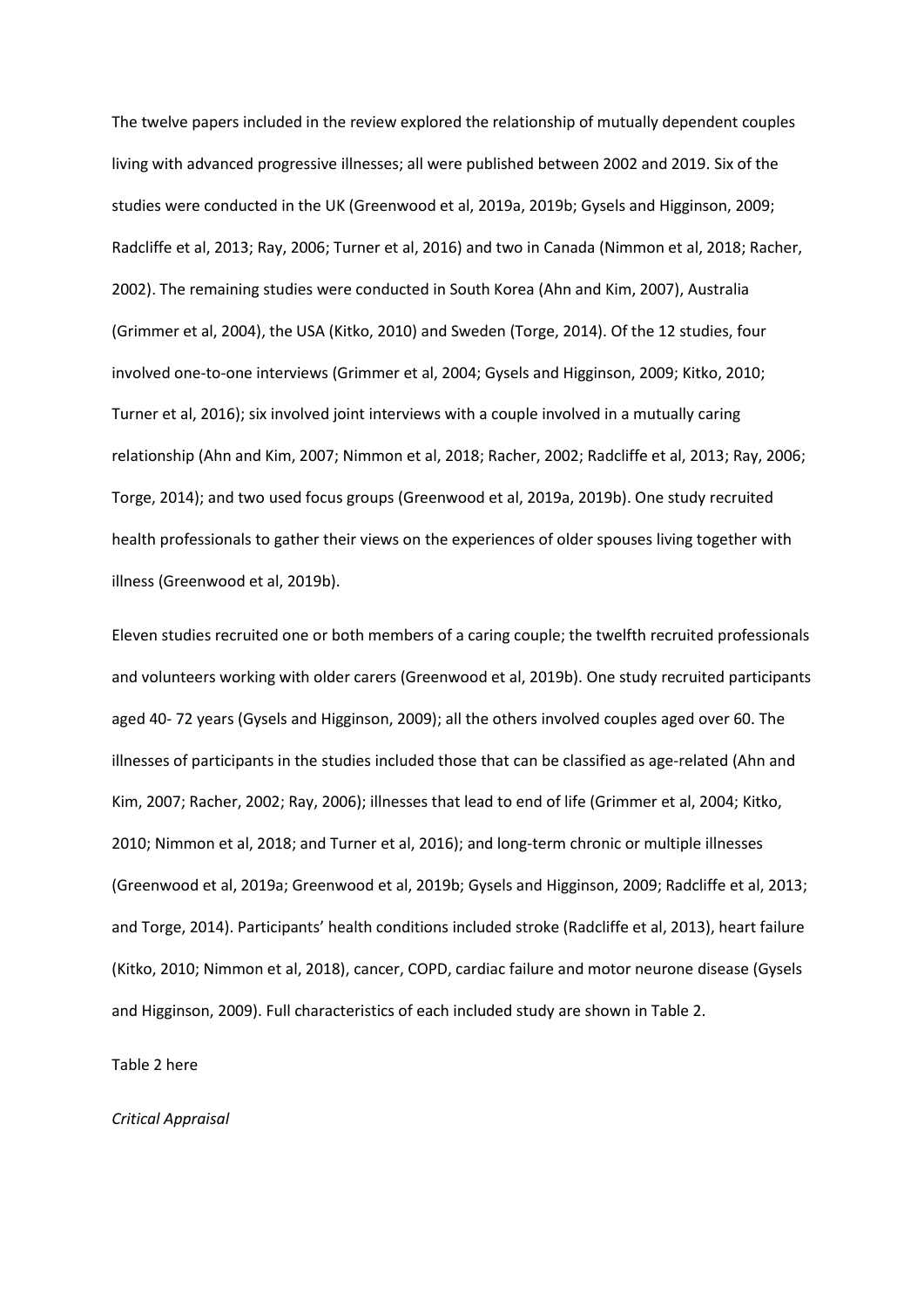All included studies were critically appraised using CASP (CASP, 2018). Overall, the studies were rated positively on the CASP, with 11 of the 12 rated favourably on seven or more questions (Ahn and Kim (2007) was rated as positive on six of the questions), and ten of the twelve studies were rated favourably for eight or nine out of ten. All 12 of the included studies were rated 'no' or 'can't tell' to the question, 'Has the relationship between researcher and participants been adequately considered?' suggesting that this is an area that would benefit from clearer reporting to ensure the relationship between the researcher and participants is reflexively accounted for. Critical appraisal of included studies (including the questions assessed for each included study) can be found in Table 3.

# Table 3 here

#### *Thematic synthesis*

Five main descriptive themes were identified in the included studies: positive emotions associated with caring for an unwell spouse; caring for a spouse as a natural part of a marriage / partnership; The whole being stronger than its parts; the availability of external sources of help; disruption in the face of advanced progressive illness; and individual health problems that affected the stability of the relationship. A matrix of themes is provided in Table 4 and each is discussed in turn.

# *Categorisation of themes*

Several themes related to factors that enable a couple to continue living together independently, mutually relying on each other and able (most of the time) to preserve their ability to cope with their health problems. These were predominately internal enabling factors, although some external factors were also important. Other themes related to factors likely to disrupt the stability of the relationship, and push its resilience to a crisis, where additional support is required for one or both of members of the couple to receive adequate care. These themes are discussed below, and an overview of their categorisation is presented in Table 5.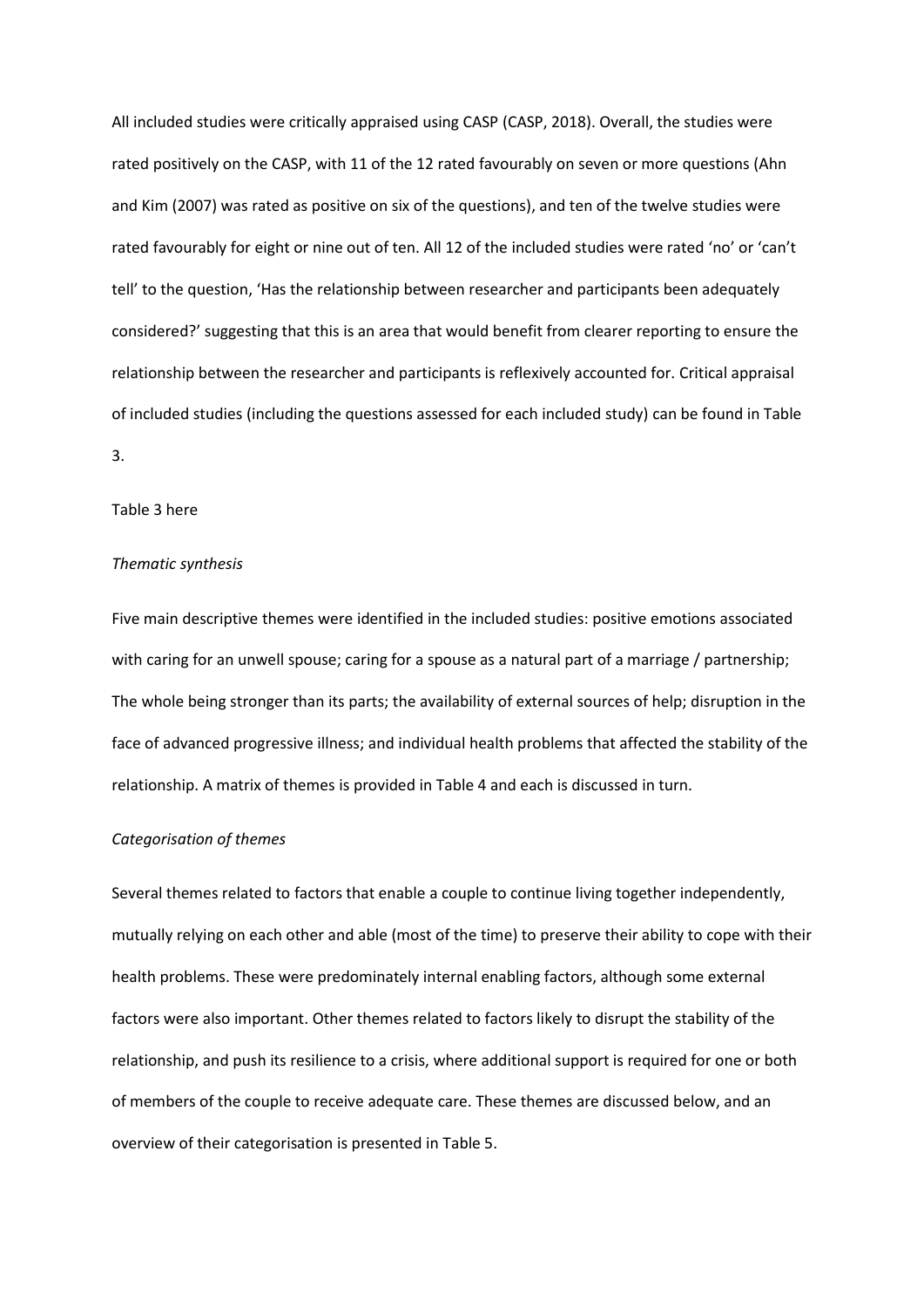#### Table 5 here

Theme 1: Internal enabling factors

Sub-theme 1.1: Positive emotions associated with caring for an unwell spouse

Six studies described caring for a spouse or partner as a positive experience, for example because the support that living together provided was appreciated (Ahn and Kim, 2007; Racher, 2002). For some, caring responsibilities were affected by the love couples felt for each other, enabling them to overcome some of the challenges they faced, either individually or as a couple (Greenwood et al, 2019a). Caring for each other also provided the opportunity to enjoy each other's company (Torge, 2014).

Sub-theme 1.2: Caring for a spouse is a natural part of marriage/ partnership

A prominent theme in five studies was that caring for one's spouse was a natural part of the contract of marriage (Greenwood et al, 2019b; Grimmer et al, 2004; Ray, 2006; Turner et al, 2016). It was part of what the couple felt they had 'signed up for', and thus was a commitment, even if their own health problems made it difficult (Turner et al, 2016). It was both expected of them and undertaken out of love. Some felt that caring for an unwell spouse was something that should happen, and attached a strong moral obligation to it (Torge, 2014).

Sub-theme 1.3: The whole being stronger than its parts

Some participants said that being part of a couple made it easier for them to remain independent than if they were alone. Participants in three of the papers discussed the feeling that a couple was a stronger unit than two separate individuals. The reciprocal nature of the relationship, and mutual dependency within it, allowed the couple to support each other, despite each having their own health problems (Racher, 2002). These couples presented themselves as an interdependent unit and as a team, reliant on each other; not as a carer and a patient (Radcliffe et al, 2013; Ray, 2006).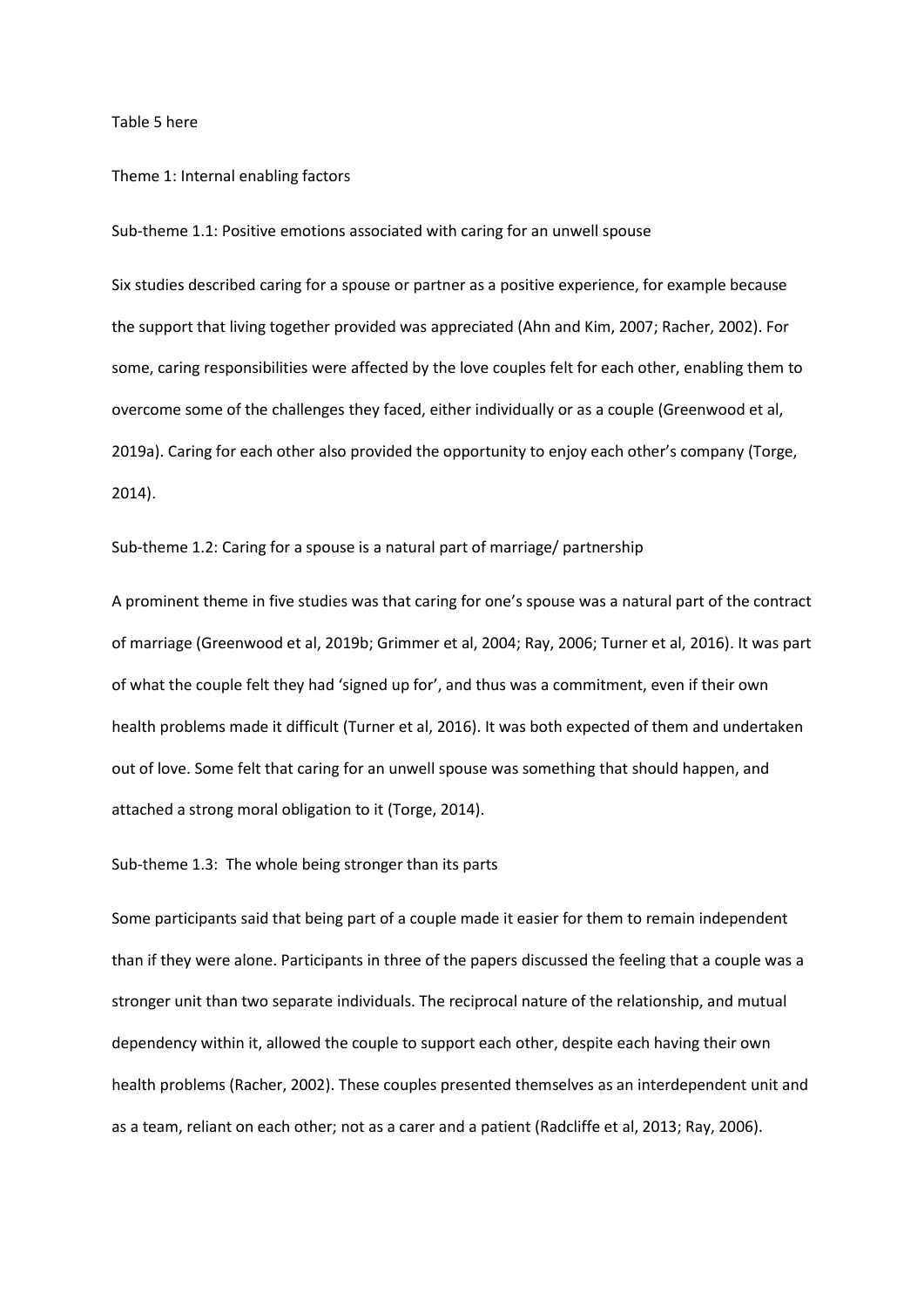Six papers reported that some mutually dependent couples were able to remain independent, and in a stable situation, by sharing the responsibility of caring and day-to-day tasks and working together to accomplish things that needed doing (Racher, 2002; Torge, 2014). These adaptive relationships involved day-to-day balancing of tasks, with each taking on a larger share of these when required to allow the stability of the relationship to continue (Radcliffe et al, 2013; Torge, 2014; Ray, 2006). One study reported that being able to coordinate activities, and to reflect and adapt, preserved the couple's ability to remain independent (Nimmon et al, 2018).

Theme 2: External enabling factors

#### Sub theme 2.1: Availability of external sources of help

Six papers described the importance of external sources of support, particularly in times of crisis when the couple's mutually dependent balance was strained due to acute deterioration in the health of one or both partners (Nimmon et al, 2018; Turner et al, 2016). Participants often considered external support to be a last resort, when no other options were available, and when one partner was no longer able to meet the other's needs (Gysels and Higginson, 2009). Having a wider social network of support was found to take some of the pressure off the situation, and to reduce the feelings of isolation experienced by some spouses in these mutually dependent couples (Gysels and Higginson, 2009).

Despite the presence of external sources of support such as formal care services (e.g. care provided by a professional care company), some couples preferred to complete certain tasks (such as cleaning, showering or dressing) themselves, as this enabled them to retain some independence and to avoid reliance on external support. Nevertheless, in some cases, having formal care available allowed mutual care to continue, and the couple to remain as independent as possible (Ray, 2006; Torge, 2014).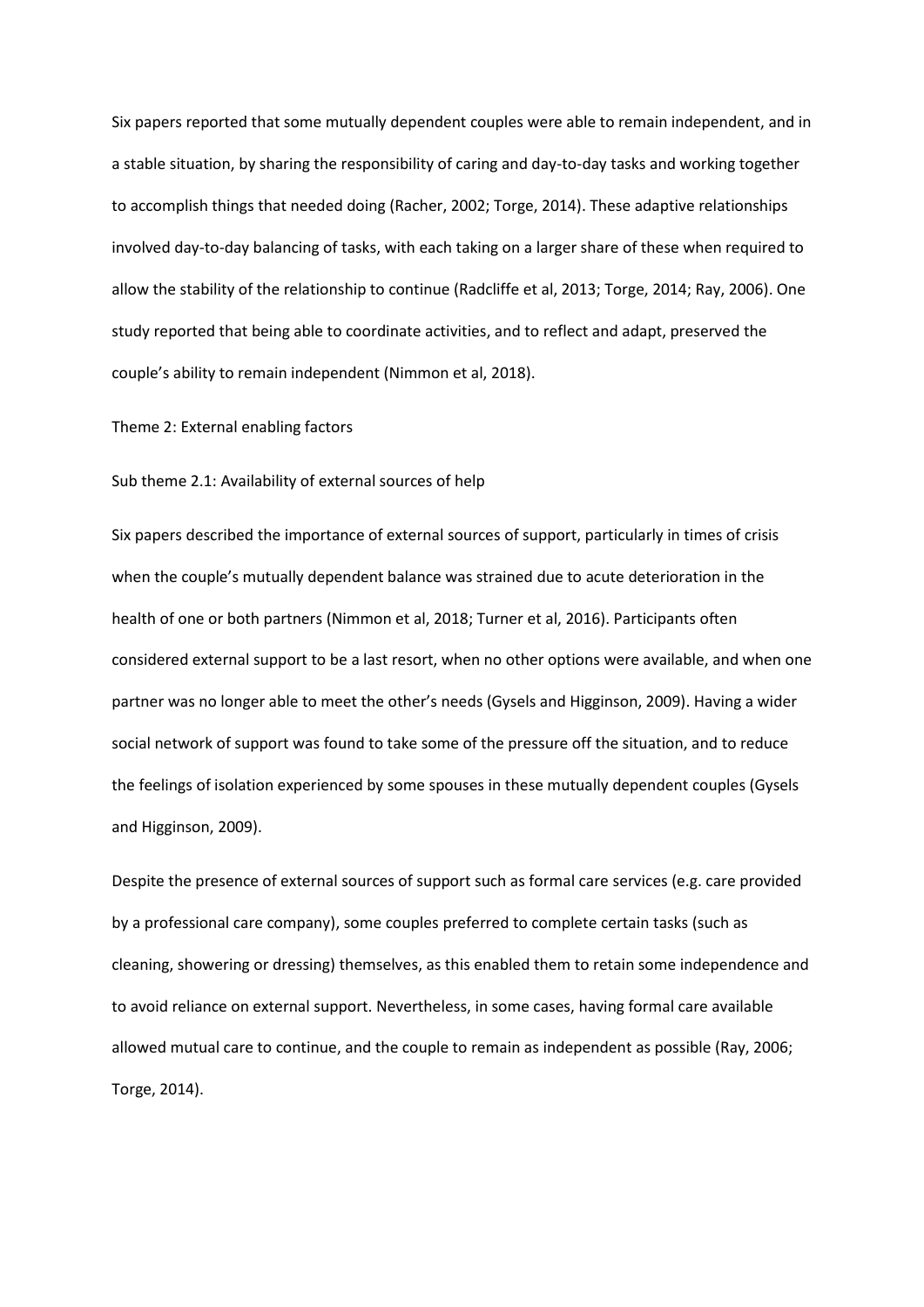The need for external support, however, was linked to feelings of frustration about waiting times and services that were insufficient to address the couple's needs (Greenwood et al, 2019a; Nimmon et al, 2018). This sometimes increased the challenges that the caring partner faced in accessing required care and support for their spouse when they could no longer fulfil this role.

Theme 3: Factors that may cause disruption of ability to provide mutual care

Sub-theme 3.1: Disruption in the face of advanced progressive illness

Deterioration in health – for one individual or both – within a couple was recognised as a destabilising factor that could prevent them from continuing to coordinate their caring activities. This theme was present in all the included papers, and could lead to a point of crisis in which one member of the couple had to take on a substantially increased caring role (Ahn and Kim, 2007; Nimmon et al, 2018; Racher, 2002; Radcliffe et al, 2013; Ray, 2006). Physical difficulties, emotional struggles and fatigue were all factors that affected individuals' ability to care for their spouse, often leaving them unsure of their ability to continue in the caring role (Greenwood et al, 2019a, 2019b; Turner et al, 2016). Some participants in the studies reported that physical barriers caused by their own health conditions were challenges to caring for their spouse, and that these also put their own health at risk of deteriorating further (Grimmer et al, 2004). In such situations, particularly when inadequate external support was available for the couple, the couple's coping system could break down (Nimmon et al, 2018).

# **Discussion**

To our knowledge, this is the first rapid systematic review to examine mutually dependent couples and their coping relationships. It summarises the evidence on how caring couples seek to maintain their independence and wellbeing in the face of advanced progressive illness, and describes a range of enabling factors and disruptive events and circumstances. There was a greater focus on internal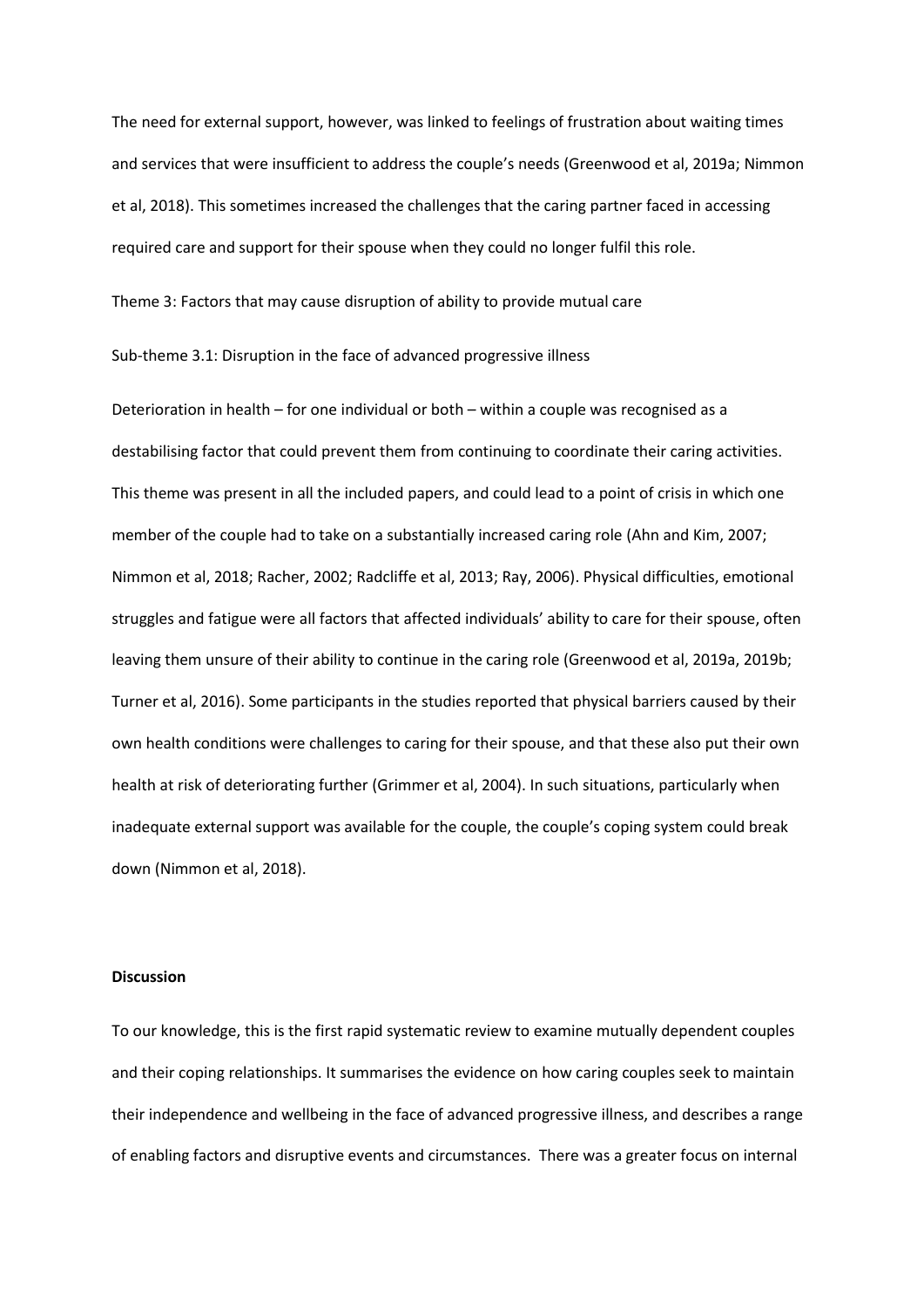enabling factors than on external ones, with only a limited number of external factors identified in the twelve included studies. The studies described mutual caring relationships that included positive experiences and situations, in contrast to the emphasis on 'burden' often associated with discussion of carer and patient relationships. This was particularly evident for those caring for a spouse whose condition was related to ageing (as opposed to those experiencing illness linked to end of life or long-term disability-related illness).

The studies reviewed were undertaken in a range of different countries, using varied methods to recruit participants. Direct comparisons between these studies' findings were not possible, however, as the studies rarely reported contextual information, such as the setting (e.g. whether participants lived in rural or urban locations, which could affect the availability or accessibility of external or formal sources of care and support); how long members of the couple had been caring for each other; or what external support or formal care services they were receiving.

The twelve studies included showed that some couples were able to maintain balance and coordination in their relationship and in their household and caring tasks. This ultimately enabled them to continue living together, often without the need for external or formal care. This was often described as a positive experience, and as part of the 'natural' role of being married or in a partnership. This moral obligation, reported in many of the included studies, is consistent with findings in the broader literature about feelings of obligation to provide care within a marriage or partnership (Cash et al, 2018), which some studies find can be disrupted when one member of a couple experiences deteriorating health. In such cases, continued mutual care became more difficult, or impossible, often resulting in a transition from mutually dependence, to dependence on the other partner. When partners were unable to maintain this balance it affected the stability of the relationship, in some cases causing feelings of burden. This is the point at which external help was often required to allow the couple to retain some sense of independence, and continue living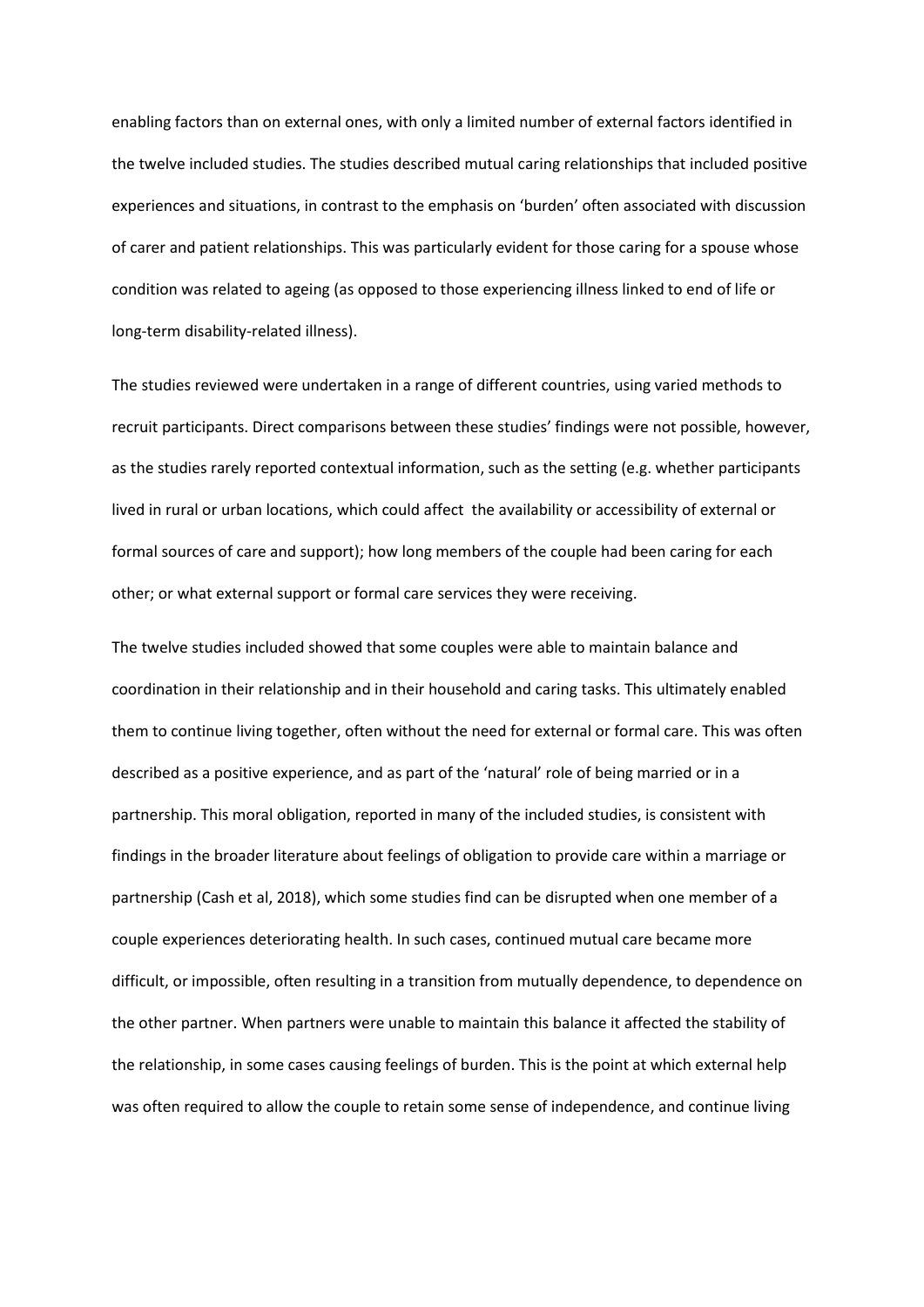together, or (in the absence of such help) when admission to hospital might become necessary (Ahn and Kim, 2007; Racher, 2002).

### *Strengths and limitations*

The review presented here provides insights into the experiences of mutually dependent couples in the face of advanced progressive illness. The rapid systematic review design allowed in-depth exploration of factors that enable such relationships to continue, and addressed some of the factors that may disrupt the stability of such couples' relationships.

The twelve studies included in the review are sufficient to explore internal and external factors that aid the sustainability of mutually dependent relationships, and to identify crisis situations that can trigger deterioration of the stability of the relationship. However, the review provided little information about how specific external factors (such as socio-economic factors, wider family networks and geographical locations) might help to sustain mutually dependent caring relationships. It also provided little insight into what happens when the health of one member of a couple deteriorates to the point that they are no longer providing mutual care, but have become dependent on their partner for support and care.

In addition, the review was limited to studies published in English, and so may have missed relevant literature, and none of the included studies focused on same-sex relationships. There is a need for research that studies the full range of mutually dependent couples, to enable fuller understanding of the dynamics that different relationships, as well as gender differences, may have on the sustainability of caring couples. Due to the specific aims of the review, no studies considered other types of couples who may have a mutually caring role; for example, co-habiting individuals who are not spouses or partners, or relationships that involve parents and their adult children who are providing mutual care.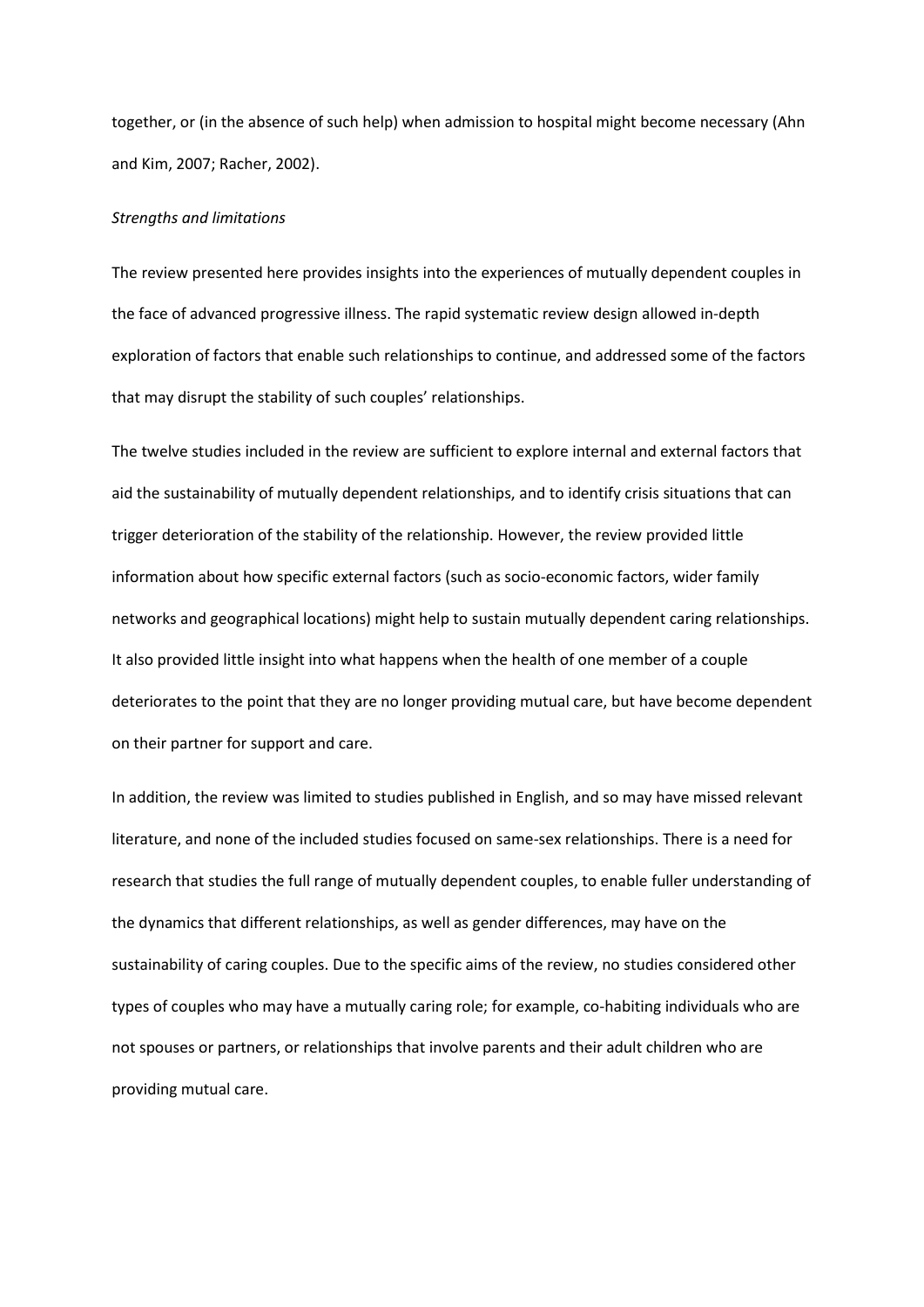As previously discussed, many of the studies provided little contextual information about external enabling factors of participants, such as whether or not formal or informal sources of care were present, whether any care or support was provided by friends or family, socio-economic factors or life-events that potentially disrupt the couple's situation. The role of both internal and external enabling factors is vital in understanding the needs and dynamics of mutually dependent couples, and the lack of which is therefore a limitation of included studies in this review.

The illnesses of participants within the reviewed studies varied. Some were experiencing ill health as a result of advanced age and frailty, while others were experiencing illness that was leading to end of life, or associated with long-term chronic, or multiple, illnesses. Different types of illness, and different durations of illness, may affect the support needed, both within the couple and from external sources (such as formal health and social care support, or support from friends or family). It was not possible to make this distinction in the review, and further literature is needed to allow such a comparison to take place.

Most of the studies reviewed focused on couples working together in a mutually dependent state, but paid little attention to events or situations that may contribute to a crisis emerging. The implications of such a crisis, for a previously mutually dependent couple, were not discussed in detail. Some studies in the review briefly discussed how the deterioration of one person can disrupt the ability of both individuals in a couple to remain independent, but this was not fully explored. From the studies, little can be learned about such couples' fears, worries and struggles, about the individuals within that couple, or about the impact of the deterioration in health of one on the other. It is unclear how individuals reliant on a mutually dependent relationship can be enabled to cope alone, and to manage tasks that they previously relied upon the other to undertake. A crisis in such relationships can lead to a breakdown in the remaining partner's own support network.

The studies reviewed paid only limited attention to the additional pressure on the carer / partner member of the couple (despite their own vulnerable condition), when the mutuality of the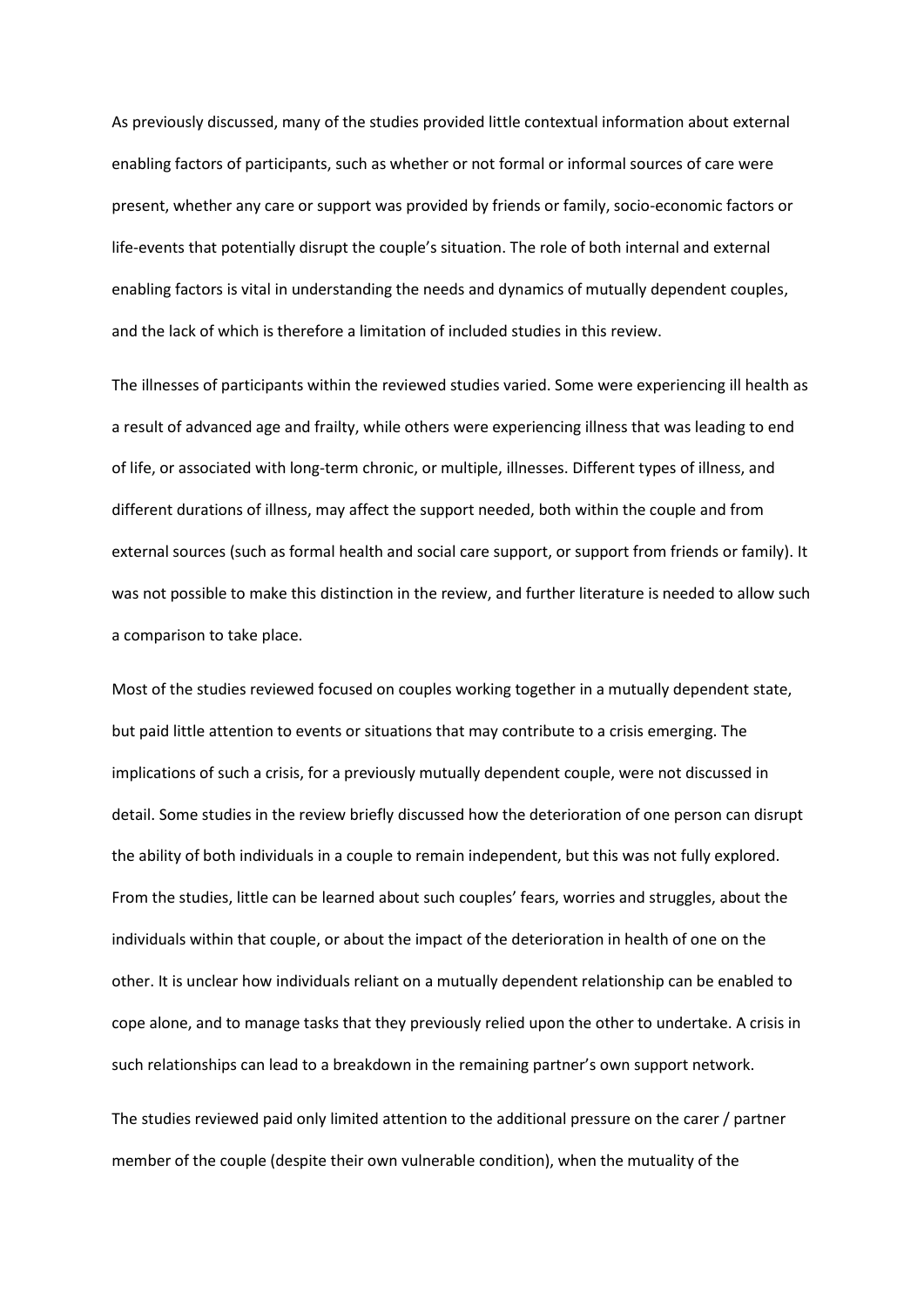relationship was transformed into one of dependency. Fears for the future if one partner's health deteriorates were identified in some papers, but there was no exploration of what happens should this occur.

As has been explained, the reviewed studies were conducted in several countries, encompassing varied health and social care systems and different cultural contexts. In Sweden, for example, where one study was conducted (Torge, 2014), the Government invests comparatively more in care of older people than is the case in as the UK or in Australia (Organisation for Economic Co-operation and Development, 2018). In South Korea, where the study by Ahn and Kim (2007) was conducted, cultural changes have left many older couples living alone without the help from their families that would previously have been the norm. Korea currently operates a universal long-term care insurance (LTCI) system for those over 65, paid via compulsory insurance premiums, general tax subsidies and co-payments, with the amount of funded care being determined by severity of the disability. This approach to care increases the proportion of older people outsourcing care (Peng and Yeandle 2017). Some countries have implemented policies that encourage older people to live at home as long as possible, rather than move into supported residential care. This may affect individuals' ability to choose how care is provided to their spouse or partner, potentially increasing the pressure to care for them at home despite their own ill health (National Institute of Aging, 2020). Furthermore, differences between expectations within a marriage or cohabiting relationship may exist between cultures and societies. Caring for a spouse or partner may be expected and presumed in some, whilst other couples may be in a mutually dependent situation due to an absence of other options, or an inability to fund external support. Further exploration of such differences is warranted.

# *Implications for practice*

This review contains insights that can help inform policy and service provision for couples where both partners experience ill health. It draws attention to the challenges faced by those in mutually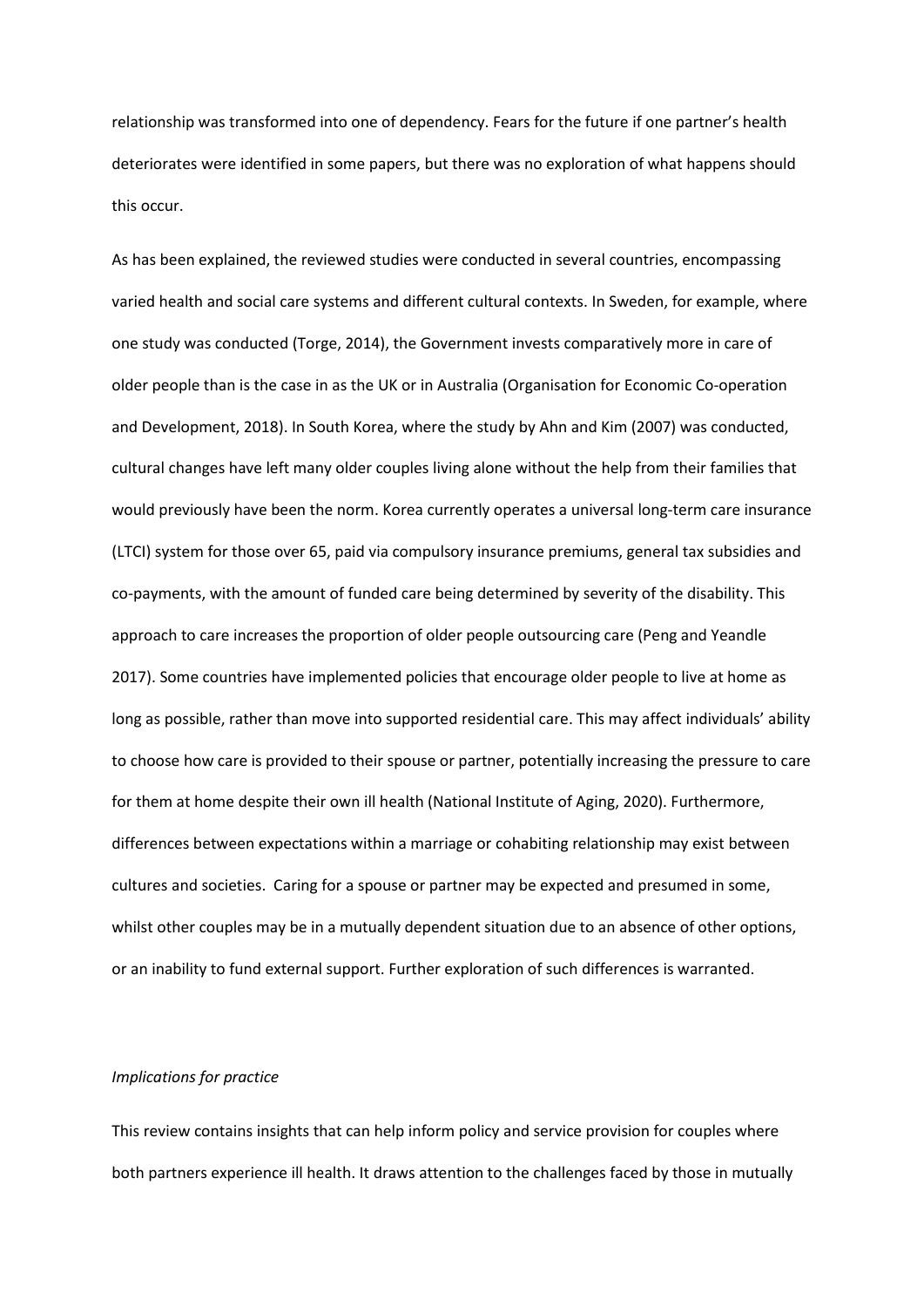dependent relationships that may otherwise go unrecognised. It also draws attention to the fact that being in a mutually caring relationship may mask the vulnerabilities of each partner. This is important, as individuals may not identify as carers, and interpret their situation simply as one in which they are carrying out their marital duties.

The review presented here draws attention to questions about external support for caring couples. It has identified factors that may trigger crisis situations, which are often linked to a deterioration in health. This has implications for the role of healthcare providers in primary care settings, such as GPs or nurses. When one member of a caring couple becomes unwell, such professionals need to be aware of the implications this may have for the partner, and for the couple's ability to maintain their independence. It highlights the need for healthcare professionals to look beyond the individual "patient", and to view a mutually dependent couple as a unit whose combined healthcare needs should be considered as a whole. Especially at times when one or both members of a couple are ill, the couple may become physically and / or emotionally unable to continue caring roles. The provision of sufficient and appropriate support, and giving each member of the couple the opportunity to talk separately and independently about their experiences and expectations of caring for the other (Cash et al, 2018), may enable successful management of such situations and avoid a breakdown in the couple's living arrangement. Currently, many health and social care services are designed for relationships consisting of a patient and their carer, and around the needs of the individual person, rather than around the intertwined needs of a mutually caring couple.

This review also highlights gaps in the evidence base. Future research should explore the resources needed for mutually dependent couples to maintain their independence, and what happens when couples move from mutually dependent relationships to situations of dependency when one partner's health deteriorates to the point that they can no longer provide mutual care. Research is also needed to explore how the experiences of caring couples are affected by different models of health and social care provision in different socioeconomic and cultural contexts.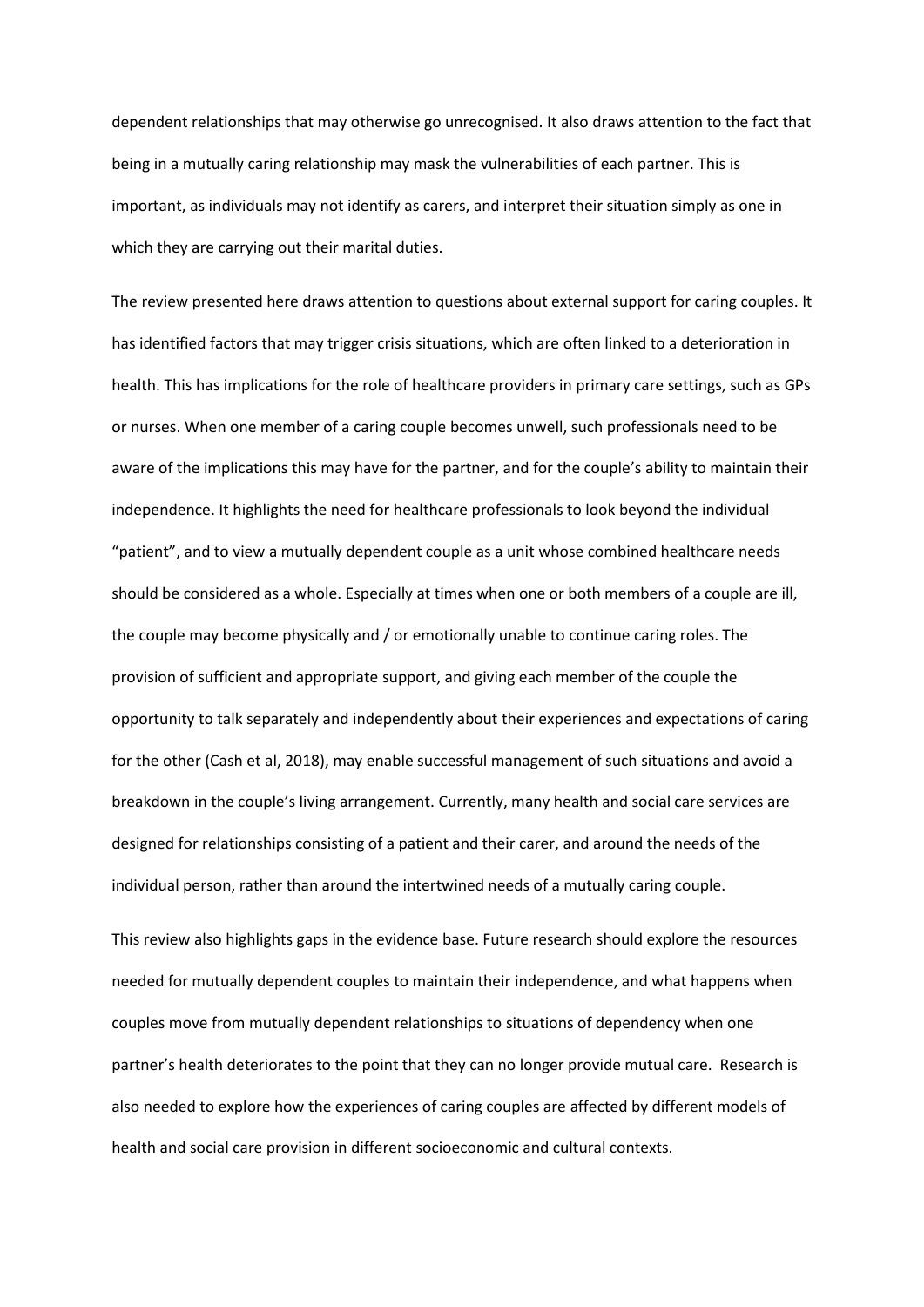# **Conclusions**

Internal enabling factors, supportive of independent mutual caring, include positive emotions associated with caring for an unwell spouse; caring for a spouse being considered a natural part of a marriage or partnership; and a couple being stronger together than as two separate individuals. A key external enabling factor was the availability of alternative sources of help. Factors that may disrupt the stability of mutual caring relationships included disruption as a result of advanced progressive illness. There is limited literature examining the external factors that influenced the stability of mutually dependent relationships, or triggers likely to cause a crisis point, as couples cope with advanced progressive illness. Further research into situations when the health of one member of the couple deteriorates and destabilises their mutual dependence, requiring a more traditional patient and carer relationship, is needed. Alternative models of health and social care support that incorporate a more dyadic perspective may be needed for those couples where a mutually dependent relationship exists.

The review is registered on the International prospective register of systematic reviews (PROSPERO) registration number: CRD42019140559.

#### **Acknowledgements**

None

# **Funding**

JM's time on this paper was funded by his Marie Curie fellowship. No specific funding was received for this review.

# **Conflict of Interest**

The authors declare that there is no conflict of interest.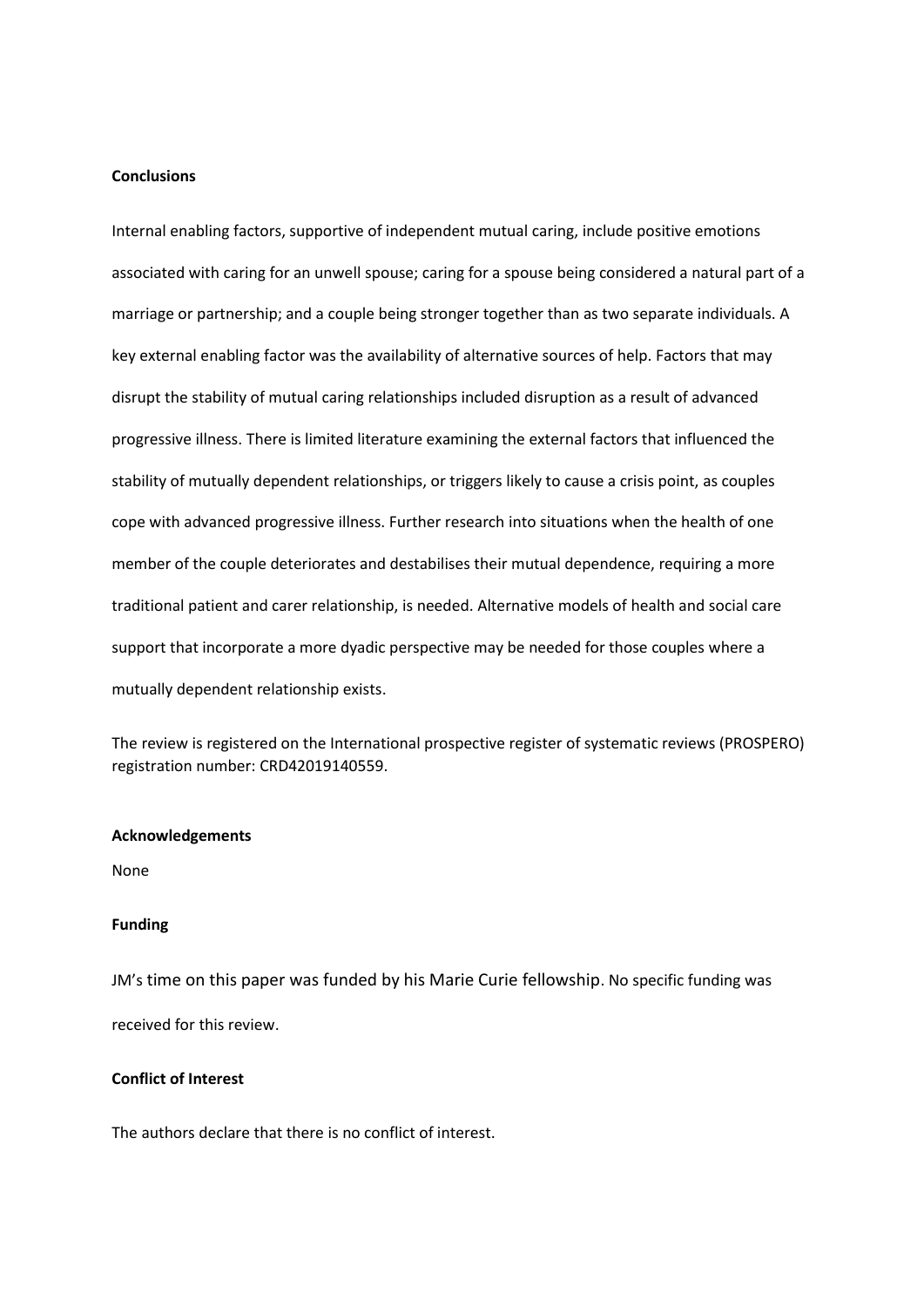# **Author contributions**

JP conducted the searches and screening, extraction, quality assessment and synthesis and writing of findings, and VN conducted second (independent) full text screening, partial quality assessment, synthesis and writing.

All authors were involved in the development of the protocol including defining the inclusion and exclusion criteria and search terms, and contributing to the analysis and interpretation of findings and the drafting of the paper.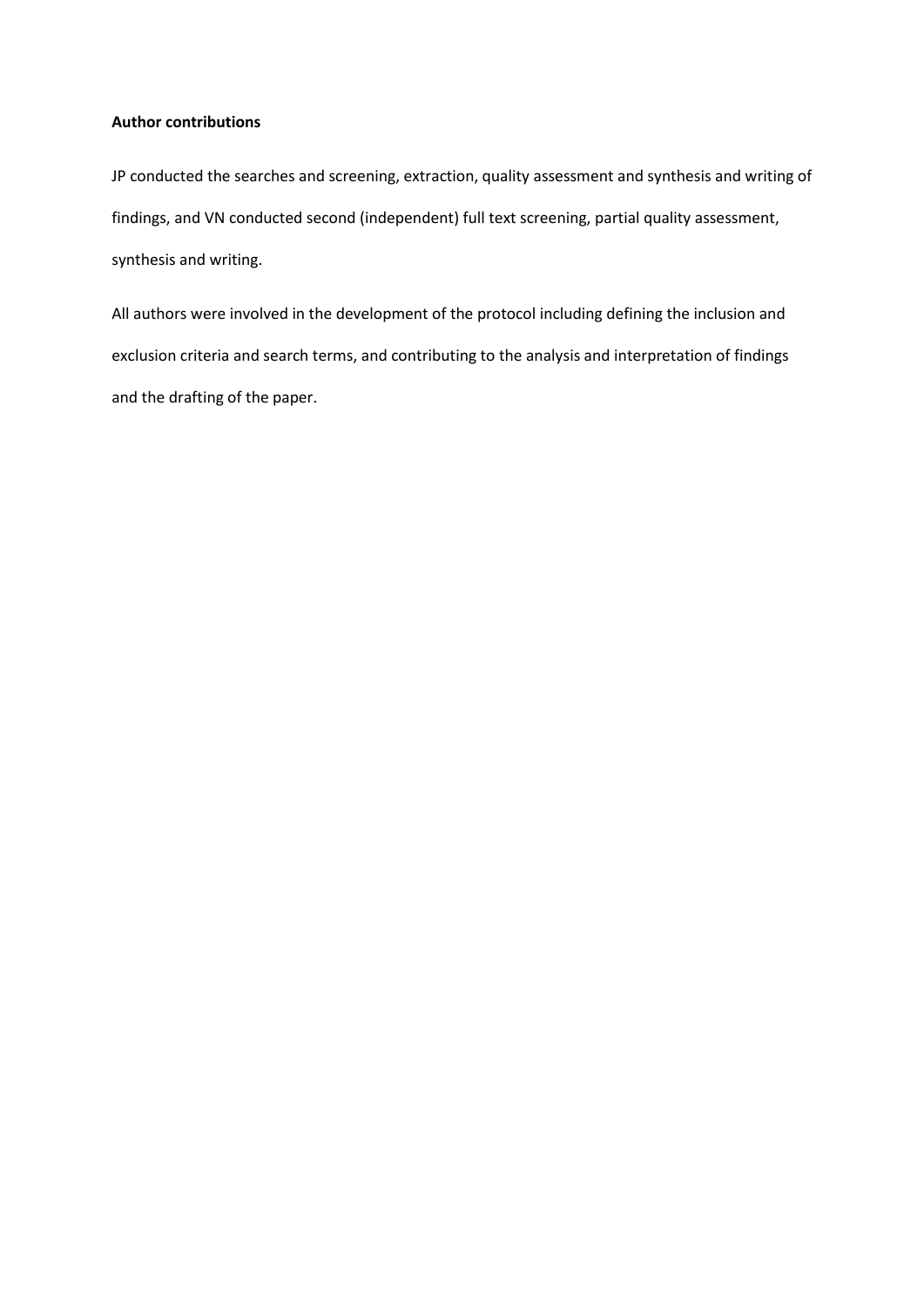# **References**

- Age UK. (2020). *Understanding Frailty*. Available a[t https://www.ageuk.org.uk/our-impact/policy](https://www.ageuk.org.uk/our-impact/policy-research/frailty-in-older-people/understanding-frailty/)[research/frailty-in-older-people/understanding-frailty/](https://www.ageuk.org.uk/our-impact/policy-research/frailty-in-older-people/understanding-frailty/)
- Ahn, T. and Kim, K. (2007). 'Mutual Caring of Elderly Korean Couples'. *Journal of Transcultural Nursing,* 18**:** 28-34.
- Arksey, H., and O'Malley, L. (2005). 'Scoping Studies: Towards a Methodological Framework'. *International Journal of Social Research Methodology*, *8*(1),:19-32.
- Cash, B., Warburton, J., and Hodgkin, S. (2019). 'Expectations of Care Within Marriage for Older Couples'. *Australasian Journal on Ageing*, 38(1): E19-E24.
- Critical Appraisal Skills Programme (2018). CASP (Qualitative) Checklist. [online], https://caspuk.net/wp-content/uploads/2018/01/CASP-Qualitative-Checklist-2018.pdf.
- The Organisation for Economic Co-operation and Development (2018). *Health expenditure and financing* [Online]. .
- Fhon, J.R.S., Rodrigues, R.A.P., Santos, J.L.F., Diniz, M.A., Santos, E.B.D., Almeida, V.C. and Giacomini, S.B.L. (2018). Factors associated with frailty in older adults: a longitudinal study. *Revista de saude publica*, 52: 74.
- Grant, M. J. and Booth, A. (2009). 'A typology of reviews: an analysis of 14 review types and associated methodologies'. *Health Information & Libraries Journal*, *26*(2): 91-108.
- Greenwood, N., Pound, C., Brearley, S. and Smith, R. (2019) a. 'A qualitative study of older informal carers' experiences and perceptions of their caring role'. *Maturitas,* 124**:** 1-7.
- Greenwood, N., Pound, C., Smith, R. and Brearley, S. (2019)b. 'Experiences and support needs of older carers: A focus group study of perceptions from the voluntary and statutory sectors'. *Maturitas,* 123**:** 40-44.
- Grimmer, K., Falco, J. and Moss, J. (2004). 'Becoming a carer for an elderly person after discharge from an acute hospital admission'. *Internet Journal of Allied Health Sciences & Practice,* 2**:** 13p-13p.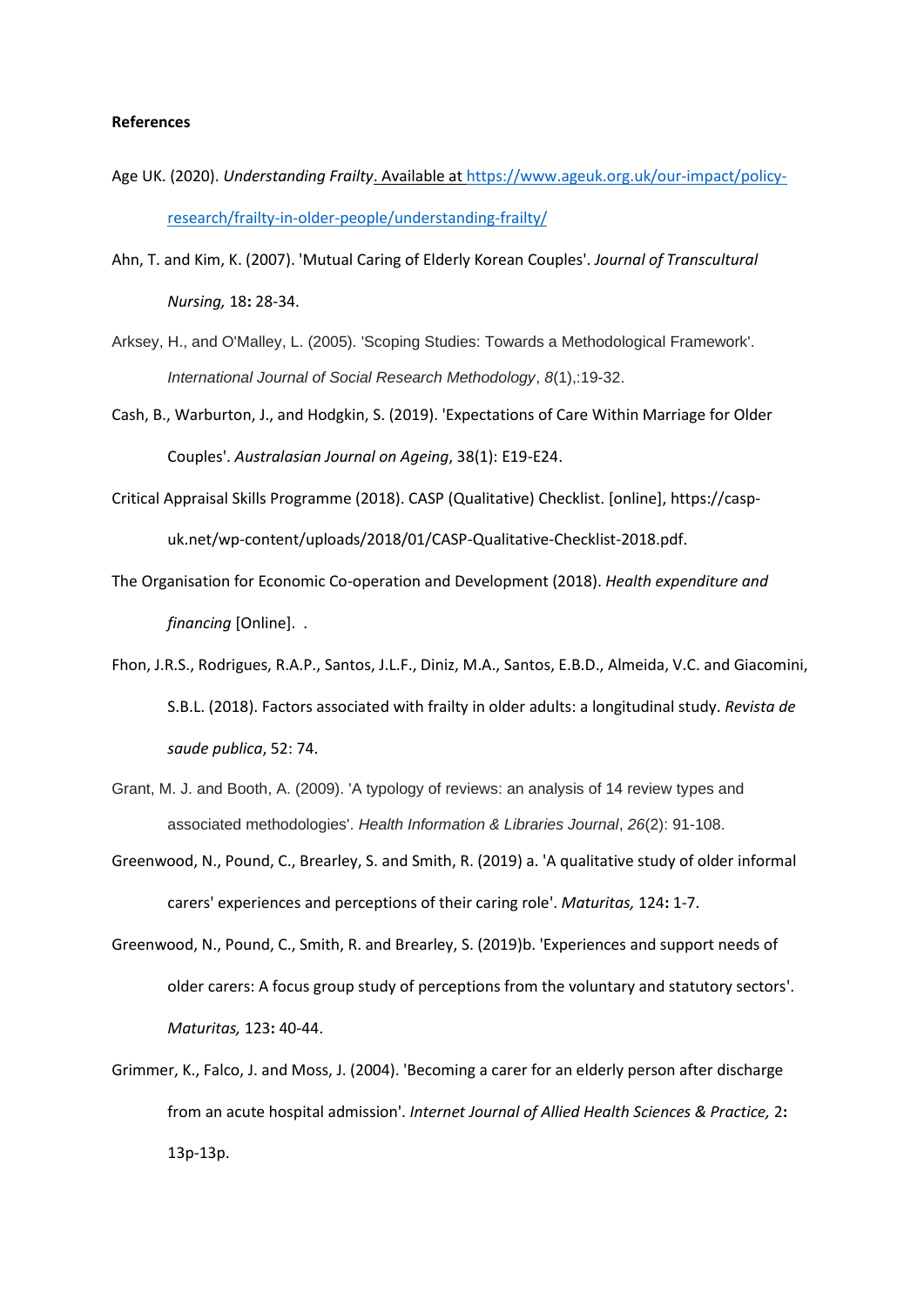- Grippo, F., Désesquelles, A., Pappagallo, M., Frova, L., Egidi, V. and Meslé, F. (20200. Multi-morbidity and frailty at death: A new classification of death records for an ageing world. *Population Studies*, 74(3): pp.437-449.
- Gysels, M. H. and Higginson, I. J. (2009). 'Caring for a person in advanced illness and suffering from breathlessness at home: threats and resources'. *Palliative & Supportive Care,* 7**:** 153-162.

International prospective register of systematic reviews (PROSPERO)

http://www.crd.york.ac.uk/PROSPERO/

- Kanasi, E., Ayilavarapu, S. and Jones, J. (2016). 'The aging population: demographics and the biology of aging'. *Periodontology* 2000*,* 72**:** 13-18.
- Khangura, S., Konnyu, K., Cushman, R., Grimshaw, J. and Moher, D. (2012). 'Evidence summaries: the evolution of a rapid review approach'. *Systematic reviews,* 1(1): 10.

Kitko, L. A. (2010). 'The work of spousal caregiving in heart failure'*.* Pennsylvania State University.

- Lopez Hartmann, M., De Almeida Mello, J., Anthierens, S., Declercq, A., Van Durme, T., CÈS, S., Verhoeven, V., Wens, J., Macq, J. and Remmen, R. (2019). 'Caring for a frail older person: the association between informal caregiver burden and being unsatisfied with support from family and friends'. *Age and Ageing*.
- Moher, D., Liberati, A., Tetzlaff, J. and Altman, D. G. (2009). 'Preferred reporting items for systematic reviews and meta-analyses: the PRISMA statement'. *BMJ,* 339**:** b2535.
- Nanton, V., Munday, D., Dale, J., Mason, B., Kendall, M. and Murray, S. (2016). 'The threatened self: considerations of time, place, and uncertainty in advanced illness'. *British Journal of Health Psychology*, *21*(2): .351-373.
- National Institute of Aging (2020). 'Aging in Place: Growing Older at Home'. https://nia.nih.gov/health/aging-place-growing-older-home.
- Nimmon, L., Bates, J., Kimel, G. and Lingard, L. (2018). 'Patients with heart failure and their partners with chronic illness: interdependence in multiple dimensions of time'. *J Journal of multidisciplinary healthcare,* 11**:** 175.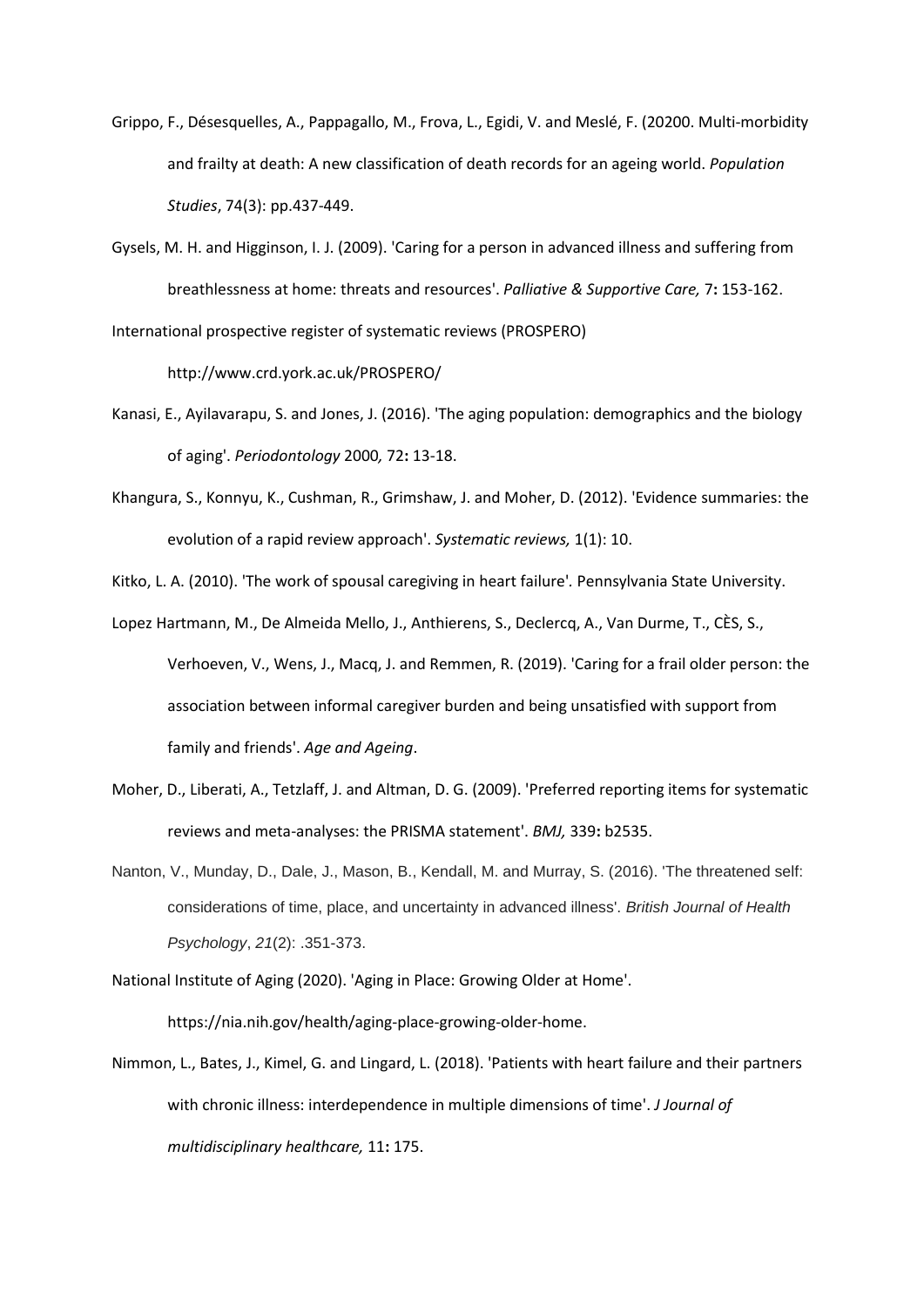- Peng, I. and Yeandle, S.M. (2017). 'Eldercare policies in East Asia and Europe: Mapping policy changes and variations and their implications'. *UN Women discussion paper series.*
- Racher, F. E. (2002). 'Synergism of frail rural elderly couples: influencing interdependent independence'. *J Journal of Gerontological Nursing,* 28**:** 32-39.
- Radcliffe, E., Lowton, K. and Morgan, M. (2013). 'Co-construction of chronic illness narratives by older stroke survivors and their spouses'. *Sociol Health Illn,* 35**:** 993-1007.
- Ray, M. (2006). 'Informal care in the context of long-term marriage: the challenge to practice'. *Practice (09503153),* 18**:** 129-142.
- Tamdee, D., Tamdee, P., Greiner, C., Boonchiang, W., Okamoto, N. and Isowa, T. (2019). 'Conditions of caring for the elderly and family caregiver stress in Chiang Mai, Thailand'. *Journal of Health Research,* 33**:** 138-150.

The Kings FUND, (2019). 'Long-term conditions and multi morbidity'

[https://www.kingsfund.org.uk/projects/time-think-differently/trends-disease-and-disability](https://www.kingsfund.org.uk/projects/time-think-differently/trends-disease-and-disability-long-term-conditions-multi-morbidity)[long-term-conditions-multi-morbidity.](https://www.kingsfund.org.uk/projects/time-think-differently/trends-disease-and-disability-long-term-conditions-multi-morbidity)

- Torge, C. J. (2014). 'Freedom and Imperative Mutual Care Between Older Spouses With Physical Disabilities'. *Journal of Family Nursing,* 20**:** 204-225.
- Turner, M., King, C., Milligan, C., Thomas, C., Brearley, S. G., Seamark, D., Wang, X., Blake, S. and Payne, S. (2016). 'Caring for a dying spouse at the end of life: 'It's one of the things you volunteer for when you get married': a qualitative study of the oldest carers' experiences'. *Age Ageing,* 45**:** 421-6.

Zwakman, M., Jabbarian, L.J., van Delden, J.J., van der Heide, A., Korfage, I.J., Pollock, K., Rietjens, J.A.C., Seymour, J. and Kars, M.C. (2018). 'Advance care planning: a systematic review about experiences of patients with a life-threatening or life-limiting illness'. *Palliative medicine*, 32(8): 1305-1321.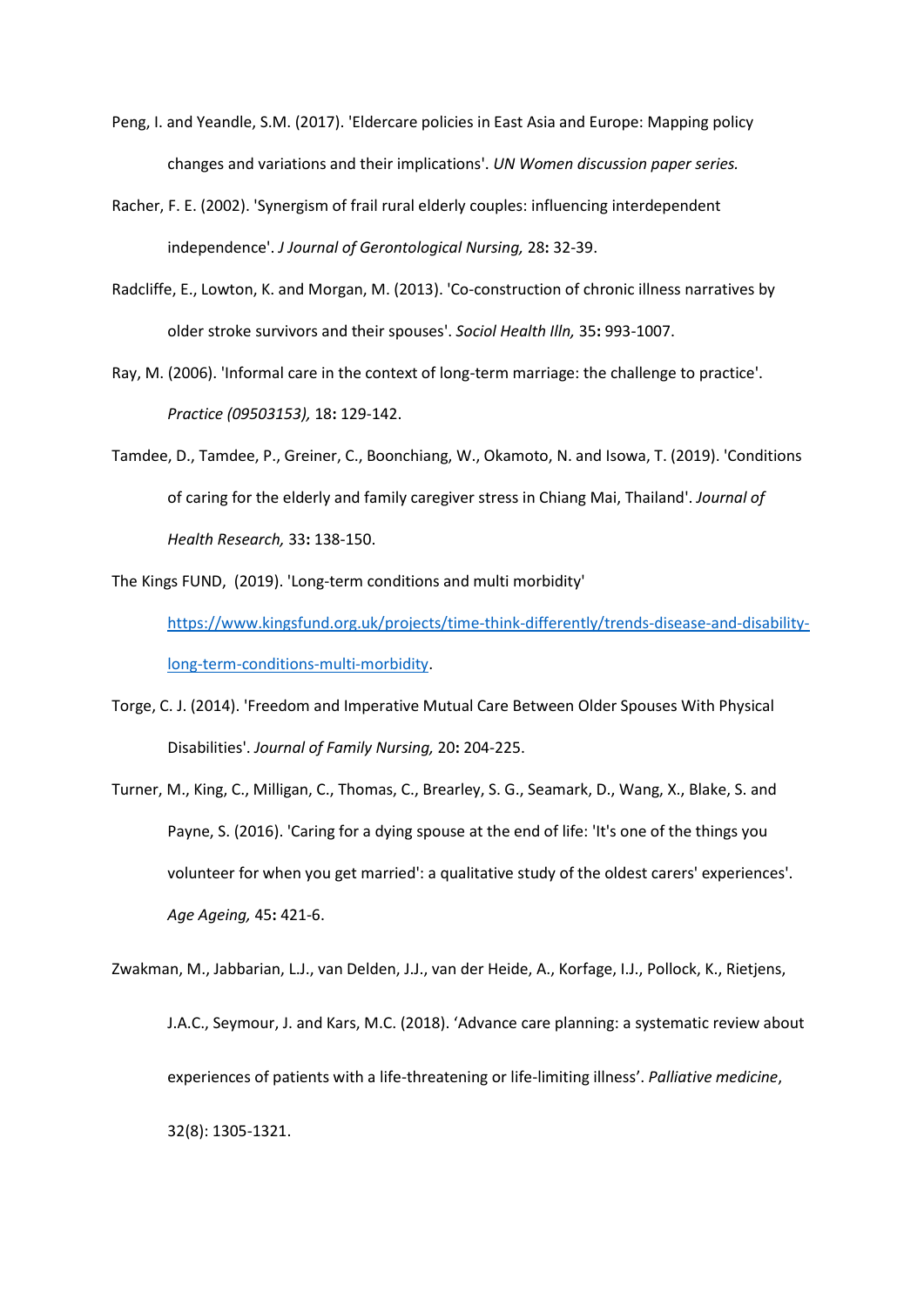Table 1: Inclusion and exclusion criteria:

| Inclusion criteria                                                                  | <b>Exclusion criteria</b>                                                                            |
|-------------------------------------------------------------------------------------|------------------------------------------------------------------------------------------------------|
| Studies examining two people living together,<br>as a couple, providing mutual care | Studies examining one carer and one patient<br>and the impact of caring on the carers' own<br>health |
| Qualitative studies                                                                 | Reviews of literature (systematic reviews,<br>scoping reviews, literature reviews etc)               |
| Studies published in English                                                        | Participants are living in residential care homes<br>or are in hospital at the time of the study     |
| Both members of the couple are ill, with at                                         | Two people living together not as a couple                                                           |
| least one of them experiencing advanced illness                                     | (either married or in a partnership)                                                                 |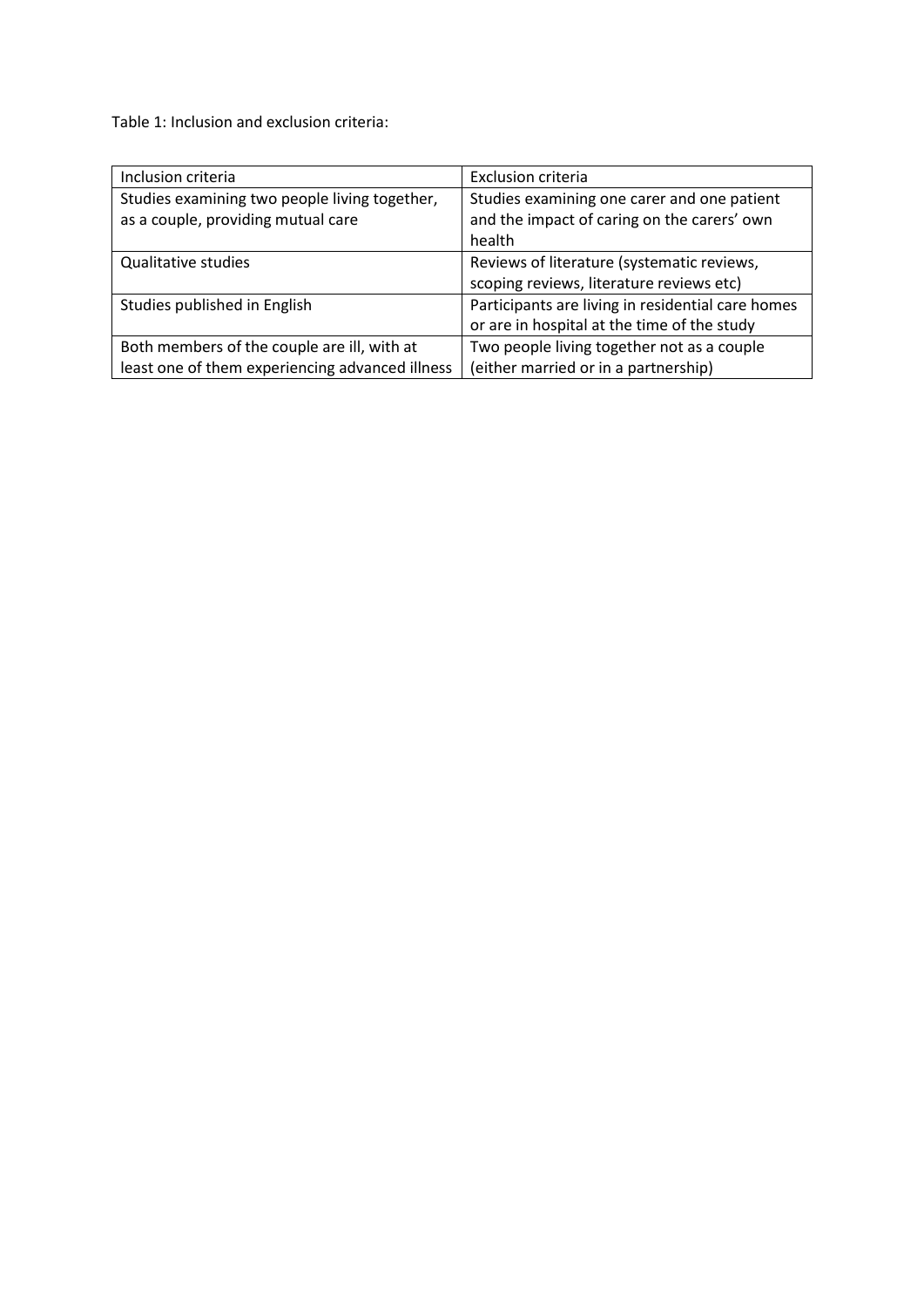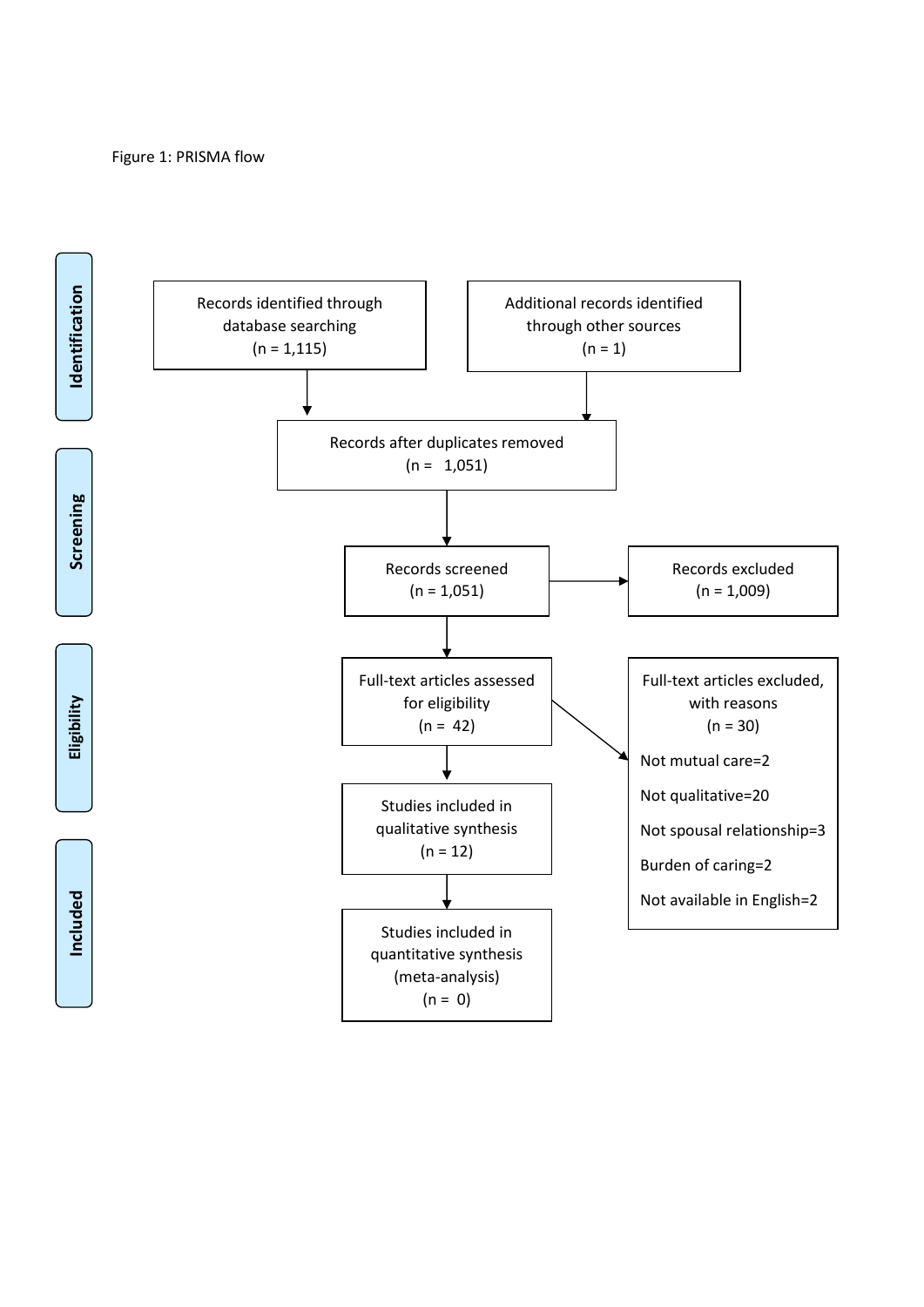Table 2: Main characteristics of included studies

| <b>Author and</b><br>year       | Country of<br>study | Setting of study                                  | <b>Participants</b>                                                 | <b>Couple characteristics</b>                                                                                       | Age group of<br>participants                                                              | Health conditions/<br>illness of participants                                                                                                                      |
|---------------------------------|---------------------|---------------------------------------------------|---------------------------------------------------------------------|---------------------------------------------------------------------------------------------------------------------|-------------------------------------------------------------------------------------------|--------------------------------------------------------------------------------------------------------------------------------------------------------------------|
| Ahn and Kim<br>2007             | South Korea         | Observed and<br>interviewed in<br>their own homes | 10 elder couples (20<br>individuals)                                | Elder couples living<br>together (living<br>without their<br>children).                                             | Over 65 (between 65-<br>84 years. Average age<br>of 77 for males, and 72<br>for females). | Geriatric-related<br>diseases                                                                                                                                      |
| Greenwood<br>et al. 2019<br>(a) | UK                  | Third-sector carer<br>organisations               | 44 carers in Greater<br>London                                      | Majority of carers<br>were spouses or dual<br>carers, but 37%<br>sample were parents<br>or adult children.          | 70-87 years                                                                               | Carers had declining<br>physical and emotional<br>health and strength.<br>Care recipient's health<br>condition included<br>dementia, stroke,<br>Parkinson's etc.). |
| Greenwood<br>et al. 2019<br>(b) | UK                  | In the recruiting<br>voluntary<br>organisation    | 35 volunteers and<br>professionals<br>working with older<br>carers. | Older carers with<br>deteriorating health<br>conditions, caring for<br>someone with long-<br>term advanced illness. | Mean age of<br>participants 52.1.                                                         | Older carers with<br>deteriorating health<br>conditions, caring for<br>someone with long-<br>term advanced illness.                                                |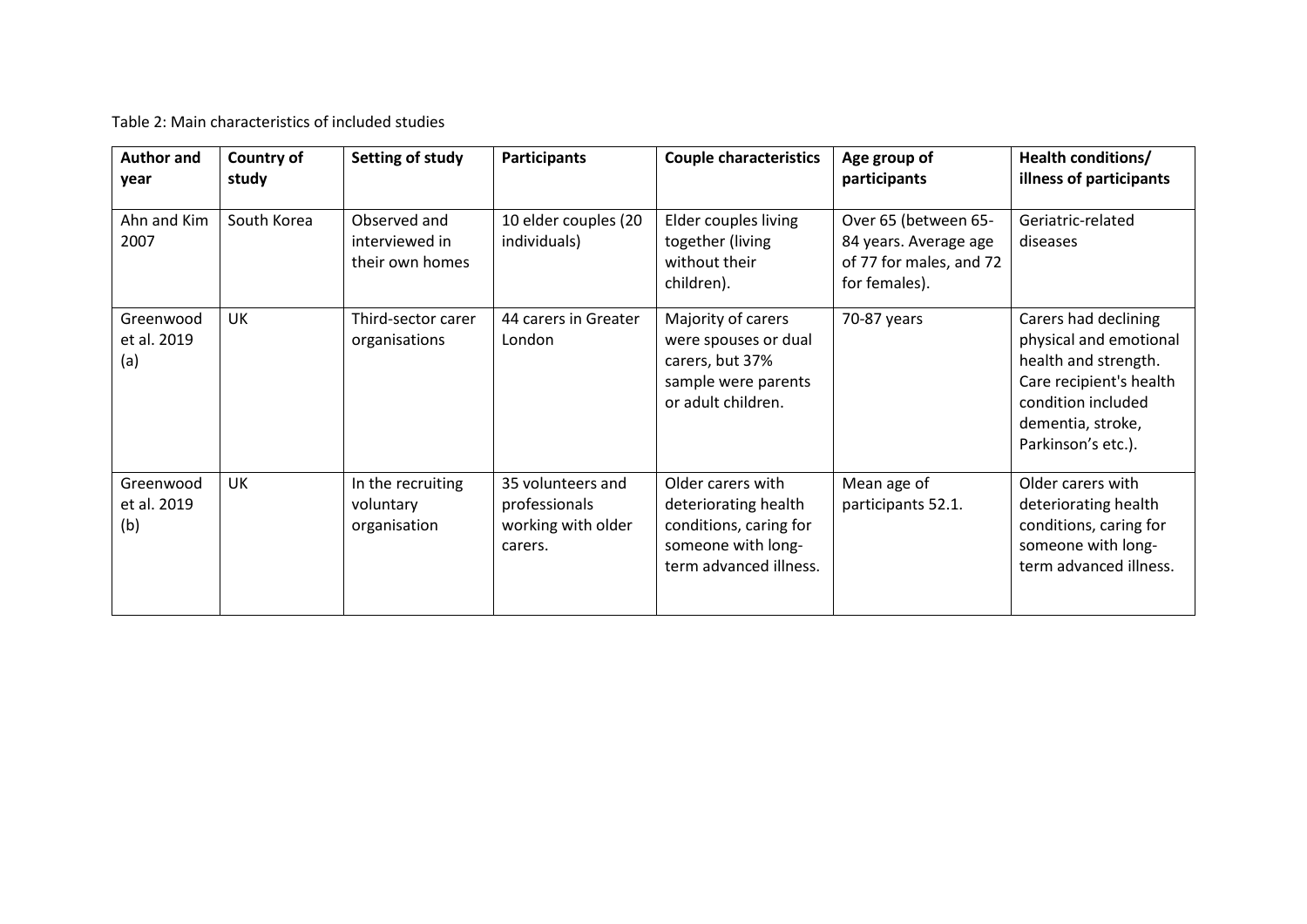| Grimmer et<br>al. 2004 | South Australia | Participants home<br>or over the<br>telephone<br>(participant being<br>at home)           | 24 primary carers of<br>recently ill, elderly<br>patients. | Majority of carers<br>were spouses to older<br>person, others were<br>family or friends.                   | Mean age of 67.5<br>years for participants<br>from the city, and<br>mean age of 74.7 for<br>participants from the<br>country. | Carers had pre-existing<br>medical conditions.<br>Patients were<br>discharged from an<br>acute hospital<br>admission marking a<br>change in their future<br>health prospects. |
|------------------------|-----------------|-------------------------------------------------------------------------------------------|------------------------------------------------------------|------------------------------------------------------------------------------------------------------------|-------------------------------------------------------------------------------------------------------------------------------|-------------------------------------------------------------------------------------------------------------------------------------------------------------------------------|
| Gysels 2009            | UK              | Participants own<br>home or at<br>researchers office<br>when requested<br>by participant. | 15 informal carers of<br>patients with<br>breathlessness.  | Informal carers and<br>patients with<br>advanced progressive<br>illness who suffer from<br>breathlessness. | Age range 40-72                                                                                                               | Patients had a diagnosis<br>of an advanced<br>progressive illness<br>either cancer, COPD,<br>cardiac failure or Motor<br>Neuron Disease,<br>experiencing<br>breathlessness.   |
| <b>Kitko 2010</b>      | <b>US</b>       | Participants home<br>or private<br>convenient<br>location                                 | 20 spousal<br>caregivers of heart<br>failure patients      | Spousal caregivers of<br>heart failure patients,<br>over 62.                                               | Caregivers were 46-78<br>years (mean of 67<br>years).                                                                         | Spouses had heart<br>failure. Carers' illnesses<br>not explicitly stated,<br>just that their own<br>health often was<br>impacted by caring<br>role.                           |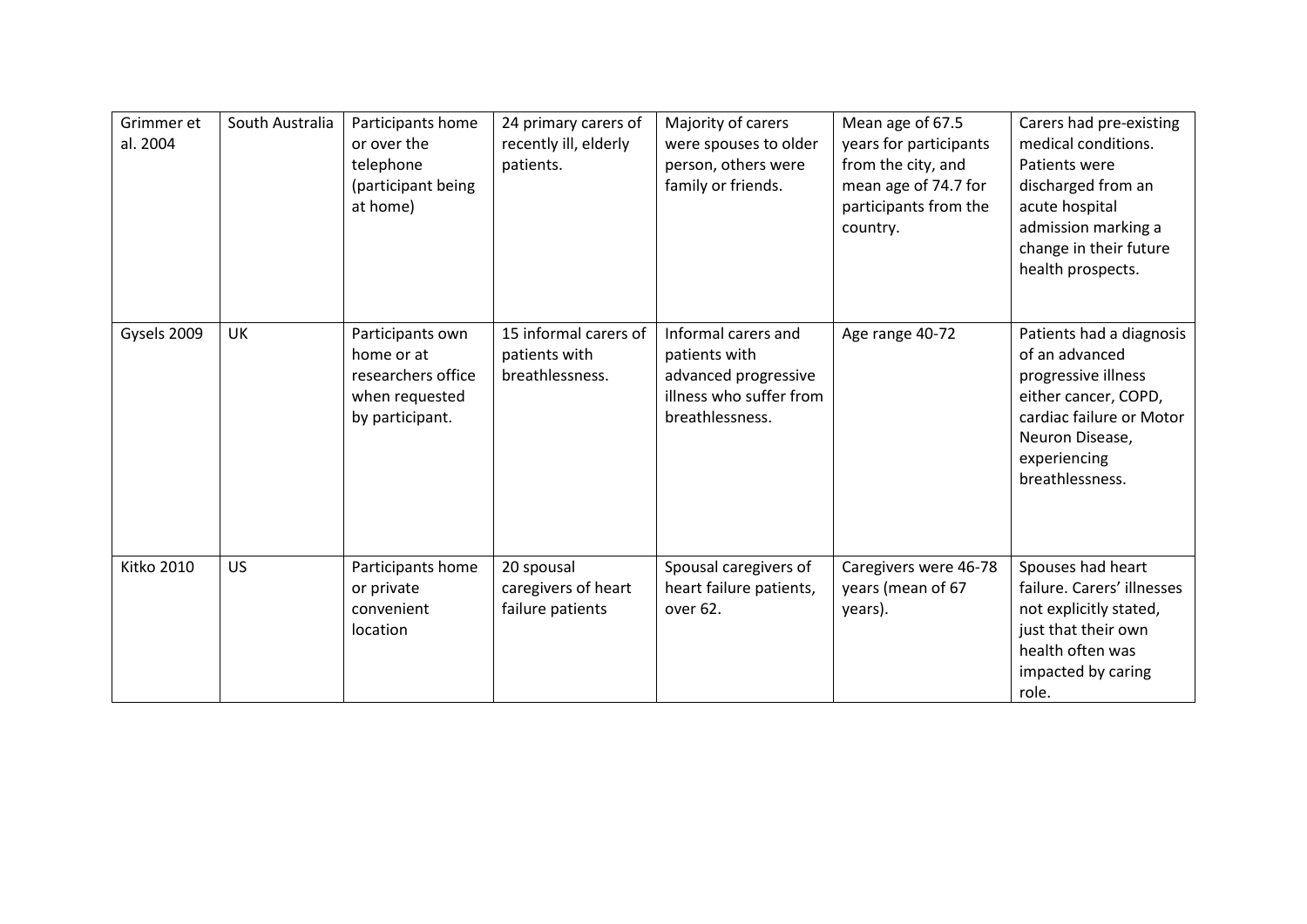| Nimmon et<br>al. 2018    | Canada    | A location<br>convenient for<br>participants;<br>typically their own<br>homes. | 13 patient-partner<br>couples.                                                             | Patients with<br>advanced heart failure<br>and their partners with<br>chronic illness. | Predominantly 60-90<br>vears                                              | Patient with advanced<br>heart failure, and<br>partner with chronic<br>illness (including<br>cancer, chronic pain,<br>arthritis, cataracts).                                                                  |
|--------------------------|-----------|--------------------------------------------------------------------------------|--------------------------------------------------------------------------------------------|----------------------------------------------------------------------------------------|---------------------------------------------------------------------------|---------------------------------------------------------------------------------------------------------------------------------------------------------------------------------------------------------------|
| Racher 2002              | Canada    | Not stated                                                                     | 19 rural couples                                                                           | Spouses were 75 years<br>or over, living in their<br>own homes, or on<br>nearby farms. | Age range 72-96.                                                          | Seven of the included<br>couples were providing<br>mutual care to each<br>other.                                                                                                                              |
| Radcliffe et<br>al. 2013 | <b>UK</b> | Participant's<br>homes                                                         | Community-dwelling<br>stroke survivors<br>aged 75-85. At least<br>one year post<br>stroke. | 13 couples consisting<br>of stroke survivor and<br>their spouse.                       | Stroke survivors were<br>75-85 years, and<br>spouses were 59-85<br>years. | Stroke survivors all had<br>other health conditions<br>in addition to stroke,<br>and spouses had a<br>number of health/<br>mobility conditions<br>(including osteoporosis,<br>heart conditions,<br>diabetes). |
| Ray 2006                 | UK        |                                                                                | 13 couples married<br>for 35 years or more.                                                | 13 elderly couples<br>married for 35 years or<br>more.                                 |                                                                           | Both partners of long-<br>term marriage are<br>more likely to be<br>experiencing significant<br>health problems.                                                                                              |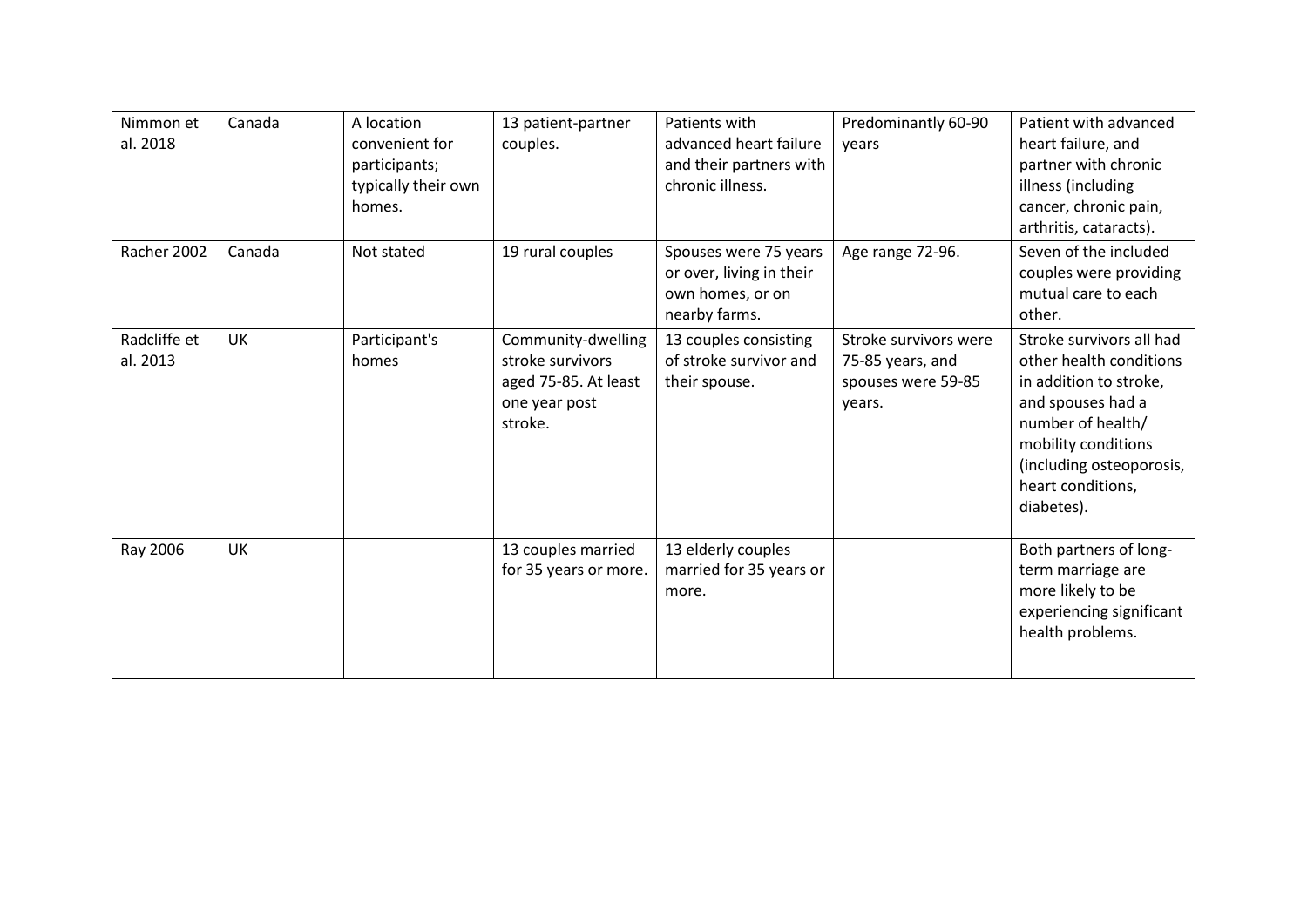| Torgé 2014            | Sweden | 9 couples who had<br>lived for at least 12<br>years with a physical<br>disability | Couples living together<br>with physical<br>disabilities. | Between 60-83 years<br>old | At least 12 years with<br>physical disabilities,<br>although most had<br>disabilities for 20 years<br>+ (including; stroke,<br>polio, accidents etc)     |
|-----------------------|--------|-----------------------------------------------------------------------------------|-----------------------------------------------------------|----------------------------|----------------------------------------------------------------------------------------------------------------------------------------------------------|
| Turner et al.<br>2016 | UK     | 17 participants                                                                   | older carers caring for<br>a dying spouse at<br>home      | Aged 80 or over            | Spouse suffered from<br>variety of life-limiting<br>illness, mostly cancer.<br>Carer experiencing<br>physical disability<br>related to growing<br>older. |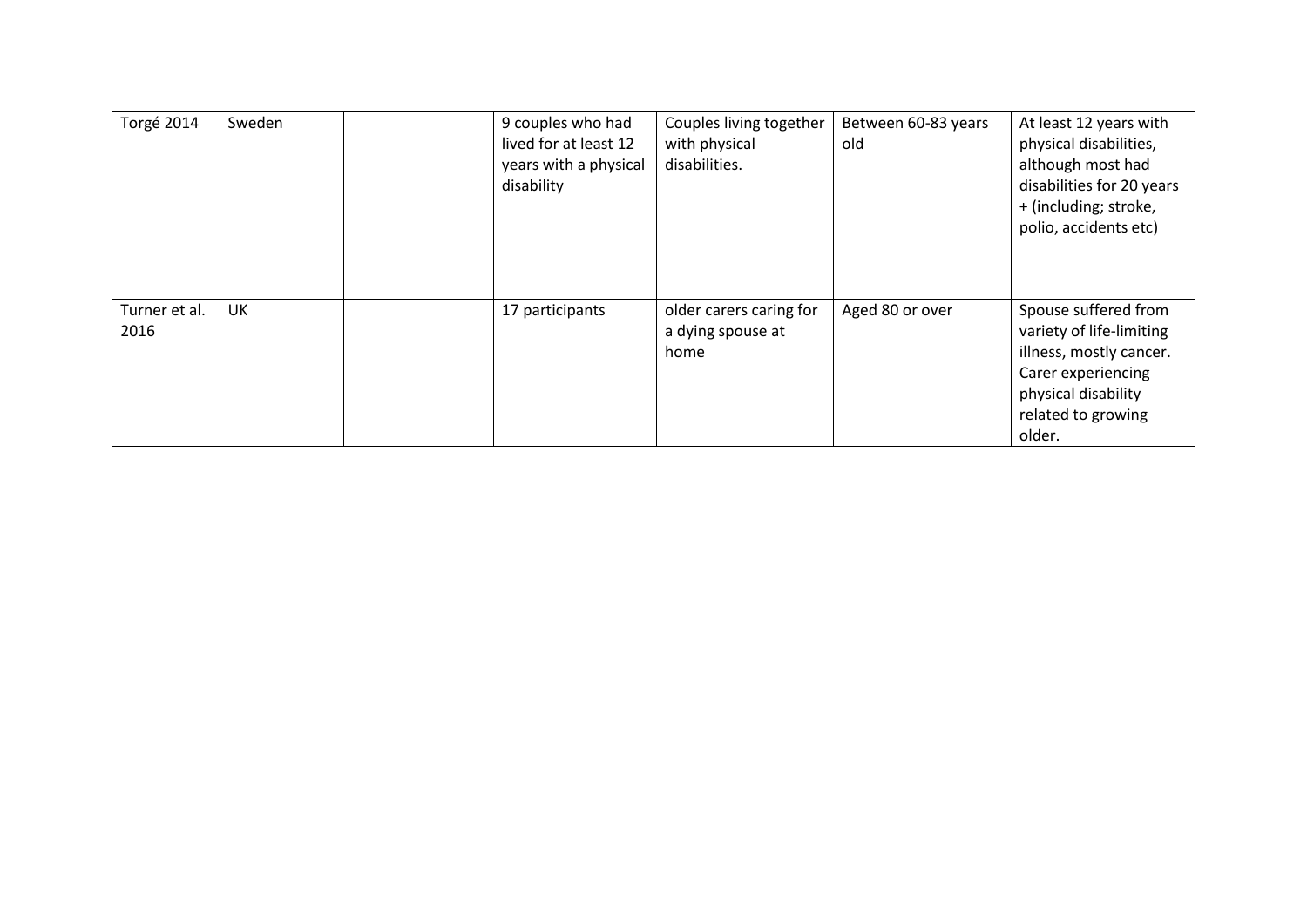Table 3: Critical appraisal of included studies using CASP tool (2018)

| Included study            | <b>Included</b><br>clear<br>statement<br>of<br>research<br>aims? | Qualitative<br>methodology<br>appropriate? | Research<br>design<br>appropriate<br>to address<br>aims of<br>research? | Recruitment<br>strategy<br>appropriate<br>to the aims<br>of the<br>research? | <b>Data</b><br>collected<br>in a way<br>that<br>addressed<br>research<br>issue? | Relationship<br>between<br>researcher<br>and<br>participants<br>adequately<br>considered? | <b>Ethical</b><br>issues<br>considered? | <b>Data</b><br>analysis<br>sufficiently<br>rigorous? | Included<br>clear<br>statement<br>of<br>findings? | How valuable is the<br>research? (valuable<br>or not valuable and<br>explanation)                                                                       |
|---------------------------|------------------------------------------------------------------|--------------------------------------------|-------------------------------------------------------------------------|------------------------------------------------------------------------------|---------------------------------------------------------------------------------|-------------------------------------------------------------------------------------------|-----------------------------------------|------------------------------------------------------|---------------------------------------------------|---------------------------------------------------------------------------------------------------------------------------------------------------------|
| Ahn and Kim 2007          | Yes                                                              | Yes                                        | Yes                                                                     | Can't tell                                                                   | Yes                                                                             | <b>No</b>                                                                                 | Can't tell                              | Can't tell                                           | Yes                                               | Valuable.<br>Research<br>contributes to<br>learning about<br>support systems<br>Recommends<br>future research to<br>further strengthen<br>the evidence. |
| Greenwood et al. 2019 (a) | Yes                                                              | Yes                                        | Yes                                                                     | Yes                                                                          | Yes                                                                             | <b>No</b>                                                                                 | Yes                                     | Yes                                                  | Yes                                               | Valuable. Clear<br>how the current<br>study adds to<br>current<br>knowledge.<br>Suggests new<br>areas of research<br>needed.                            |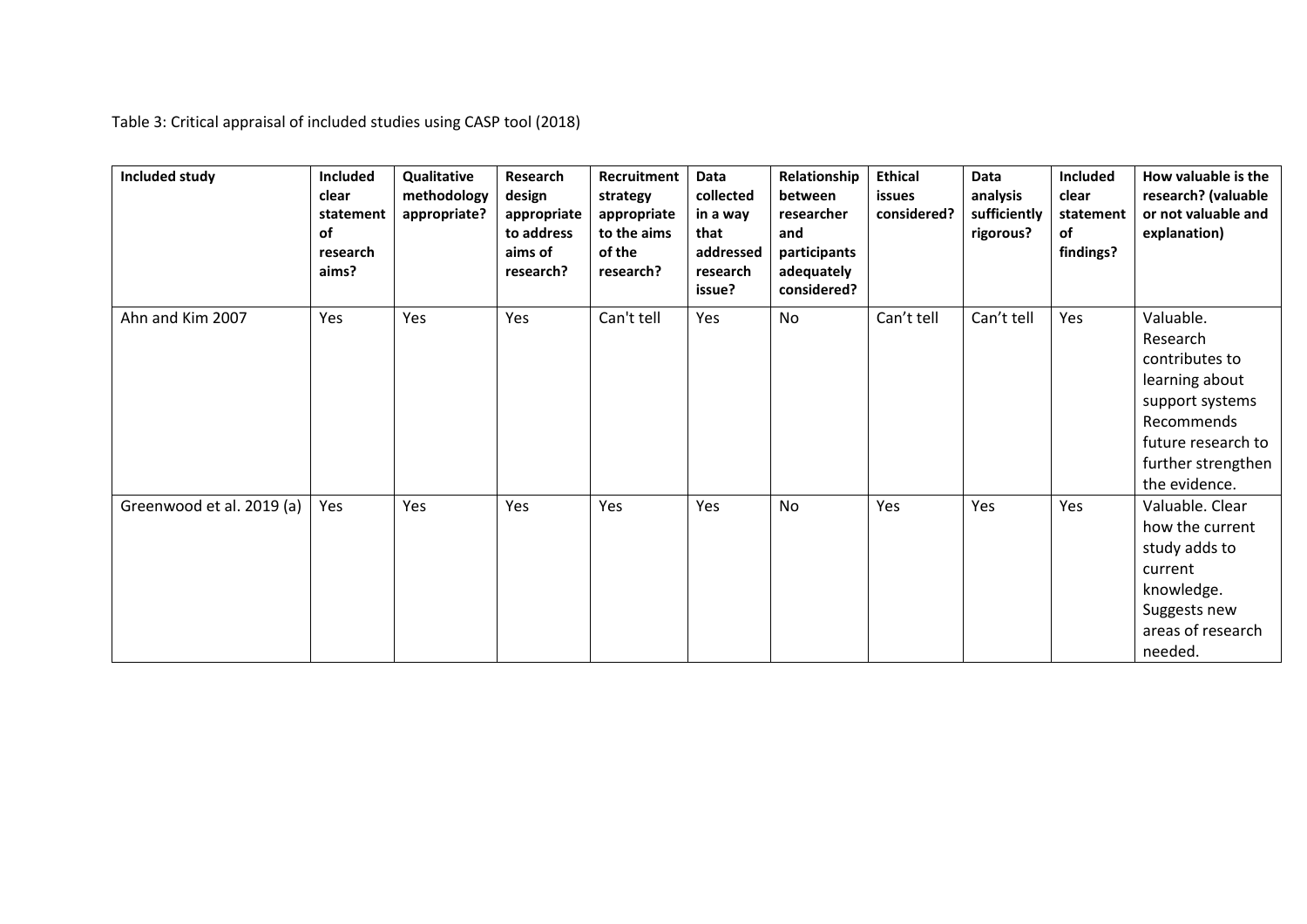| Included study            | Included<br>clear<br>statement<br><b>of</b><br>research<br>aims? | Qualitative<br>methodology<br>appropriate? | Research<br>design<br>appropriate<br>to address<br>aims of<br>research? | Recruitment<br>strategy<br>appropriate<br>to the aims<br>of the<br>research? | Data<br>collected<br>in a way<br>that<br>addressed<br>research<br>issue? | Relationship<br>between<br>researcher<br>and<br>participants<br>adequately<br>considered? | <b>Ethical</b><br>issues<br>considered? | Data<br>analysis<br>sufficiently<br>rigorous? | Included<br>clear<br>statement<br>of<br>findings? | How valuable is the<br>research? (valuable<br>or not valuable and<br>explanation)                                                                                                                   |
|---------------------------|------------------------------------------------------------------|--------------------------------------------|-------------------------------------------------------------------------|------------------------------------------------------------------------------|--------------------------------------------------------------------------|-------------------------------------------------------------------------------------------|-----------------------------------------|-----------------------------------------------|---------------------------------------------------|-----------------------------------------------------------------------------------------------------------------------------------------------------------------------------------------------------|
| Greenwood et al. 2019 (b) | Yes                                                              | Yes                                        | Yes                                                                     | Yes                                                                          | Yes                                                                      | <b>No</b>                                                                                 | Yes                                     | Yes                                           | Yes                                               | Valuable.<br>Implications of the<br>research is<br>discussed, in<br>relation to<br>supporting older<br>carers.<br>Recommendations<br>for future<br>research made<br>regarding service<br>provision. |
| Grimmer et al. 2004       | Yes                                                              | Yes                                        | Yes                                                                     | Yes                                                                          | Yes                                                                      | No                                                                                        | Yes                                     | Can't tell                                    | Yes                                               | Valuable.<br>Discussed<br>contributions to<br>the way carers<br>identify<br>themselves.<br><b>Discusses</b><br>implications of<br>working with<br>carers.                                           |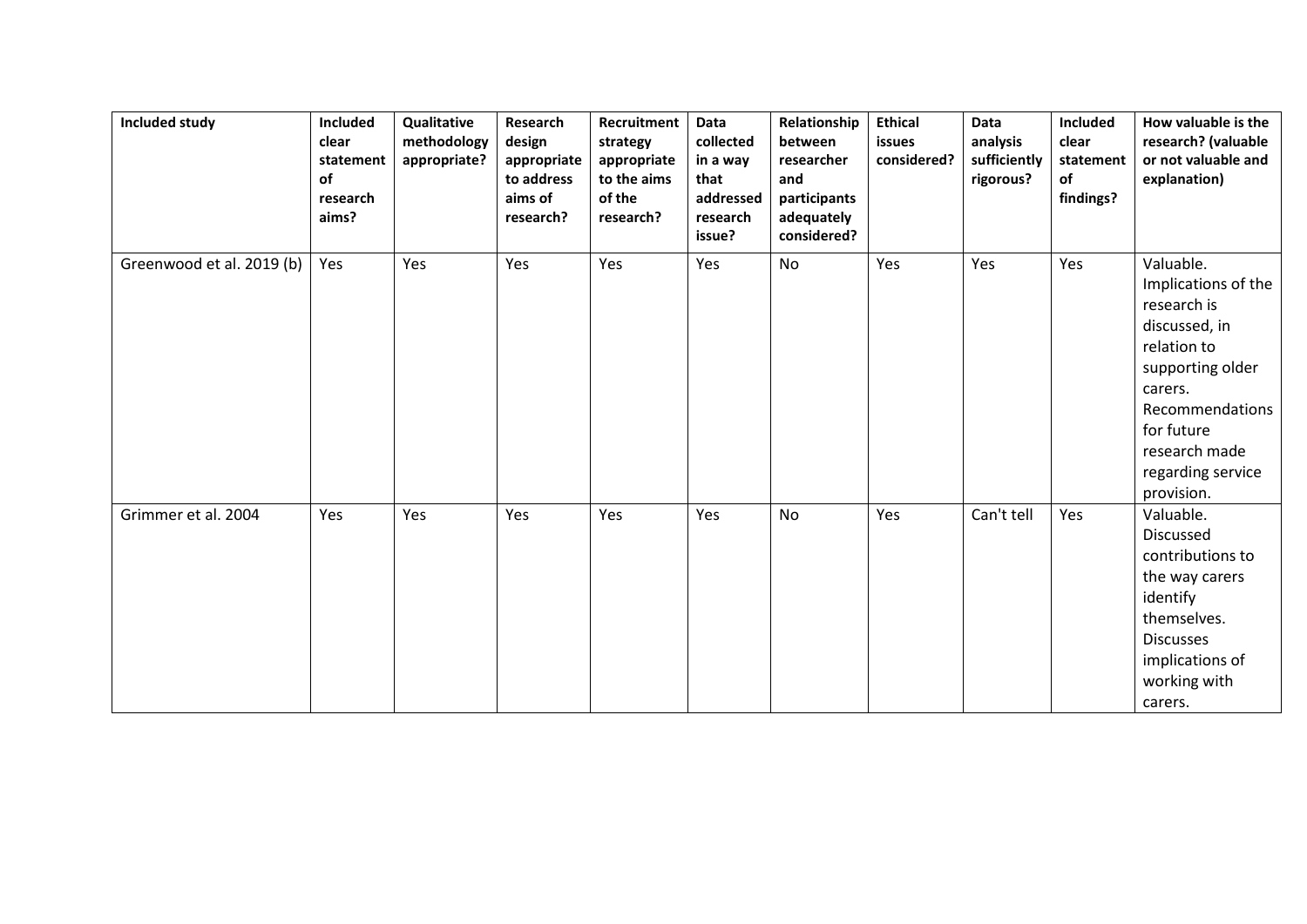| Included study    | Included<br>clear<br>statement<br>of<br>research<br>aims? | Qualitative<br>methodology<br>appropriate? | Research<br>design<br>appropriate<br>to address<br>aims of<br>research? | Recruitment<br>strategy<br>appropriate<br>to the aims<br>of the<br>research? | Data<br>collected<br>in a way<br>that<br>addressed<br>research<br>issue? | Relationship<br>between<br>researcher<br>and<br>participants<br>adequately<br>considered? | <b>Ethical</b><br>issues<br>considered? | Data<br>analysis<br>sufficiently<br>rigorous? | Included<br>clear<br>statement<br>of<br>findings? | How valuable is the<br>research? (valuable<br>or not valuable and<br>explanation)                                                                                                                                                                                                                                   |
|-------------------|-----------------------------------------------------------|--------------------------------------------|-------------------------------------------------------------------------|------------------------------------------------------------------------------|--------------------------------------------------------------------------|-------------------------------------------------------------------------------------------|-----------------------------------------|-----------------------------------------------|---------------------------------------------------|---------------------------------------------------------------------------------------------------------------------------------------------------------------------------------------------------------------------------------------------------------------------------------------------------------------------|
| Gysels 2009       | Yes                                                       | Yes                                        | Yes                                                                     | Yes                                                                          | Yes                                                                      | No                                                                                        | Yes                                     | Yes                                           | Yes                                               | Valuable. Clear<br>recommendations<br>for practice made<br>to help carers<br>cope better with<br>their caring role at<br>home.                                                                                                                                                                                      |
| <b>Kitko 2010</b> | Yes                                                       | Yes                                        | Yes                                                                     | Yes                                                                          | Yes                                                                      | No                                                                                        | Yes                                     | Yes                                           | Yes                                               | Valuable. Findings<br>provide a<br>theoretical<br>explanation of the<br>work providing<br>care to a spouse<br>with heart failure.<br>Findings have<br>implications for<br>nursing by<br>increasing the<br>awareness of the<br>needs associated<br>with spousal<br>caregiving for<br>patients with<br>heart failure. |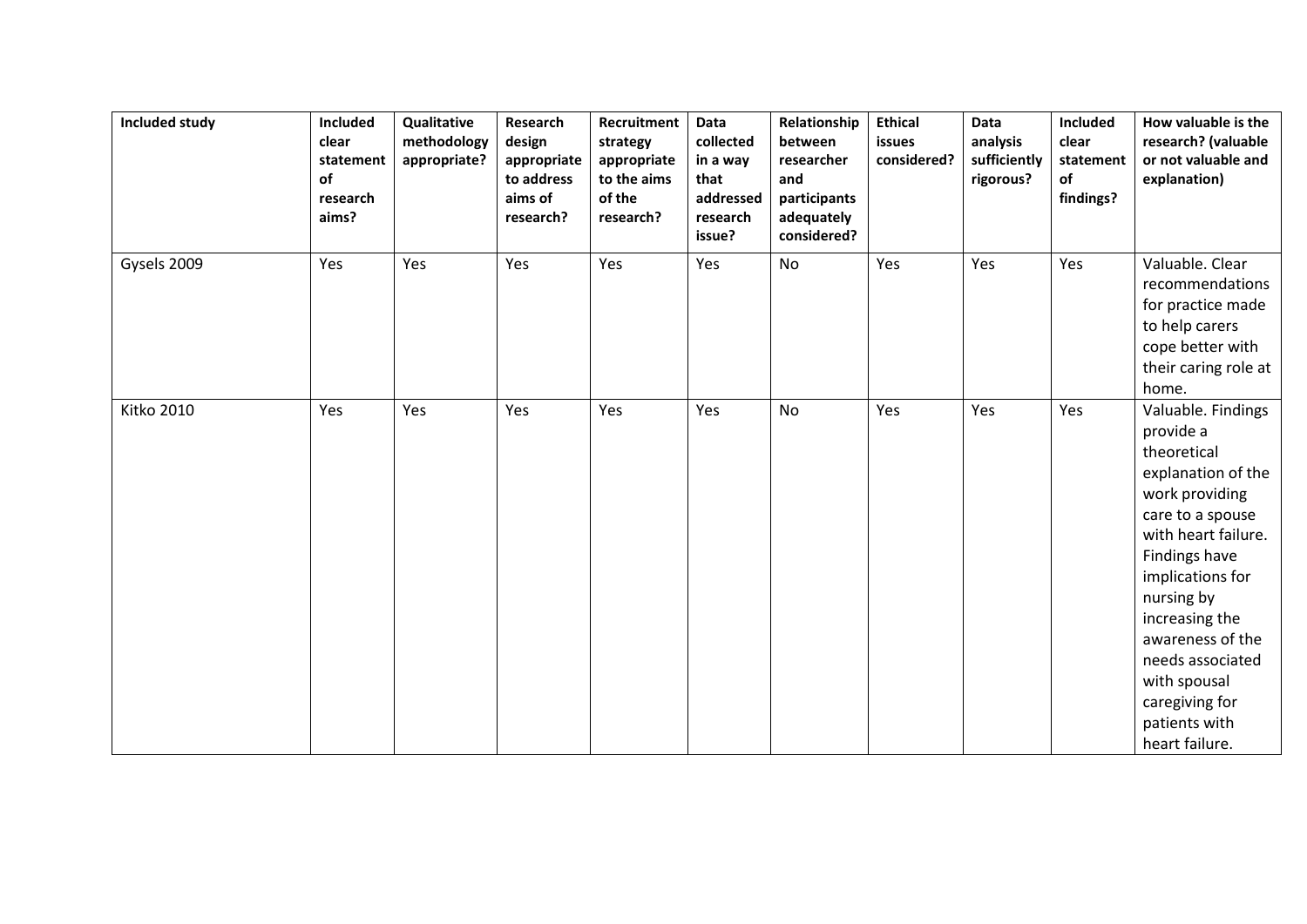| Included study     | Included<br>clear<br>statement<br>of<br>research<br>aims? | Qualitative<br>methodology<br>appropriate? | Research<br>design<br>appropriate<br>to address<br>aims of<br>research? | Recruitment<br>strategy<br>appropriate<br>to the aims<br>of the<br>research? | Data<br>collected<br>in a way<br>that<br>addressed<br>research<br>issue? | Relationship<br>between<br>researcher<br>and<br>participants<br>adequately<br>considered? | <b>Ethical</b><br>issues<br>considered? | Data<br>analysis<br>sufficiently<br>rigorous? | Included<br>clear<br>statement<br>of<br>findings? | How valuable is the<br>research? (valuable<br>or not valuable and<br>explanation)                                                                                                  |
|--------------------|-----------------------------------------------------------|--------------------------------------------|-------------------------------------------------------------------------|------------------------------------------------------------------------------|--------------------------------------------------------------------------|-------------------------------------------------------------------------------------------|-----------------------------------------|-----------------------------------------------|---------------------------------------------------|------------------------------------------------------------------------------------------------------------------------------------------------------------------------------------|
| Nimmon et al. 2018 | Yes                                                       | Yes                                        | Yes                                                                     | Yes                                                                          | Yes                                                                      | Can't tell                                                                                | Yes                                     | Yes                                           | Yes                                               | Valuable.<br><b>Discusses</b><br>implications and<br>recommendations<br>for health<br>professionals<br>working with<br>heart failure<br>patients and their<br>ill spouses.         |
| Racher 2002        | Yes                                                       | Yes                                        | Yes                                                                     | Yes                                                                          | Yes                                                                      | No                                                                                        | Can't tell                              | Yes                                           | Yes                                               | Valuable.<br>Highlights the<br>need to ask how<br>couples living in<br>mutually<br>supportive<br>relationships can<br>be supported?<br>And how to<br>maintain the<br>relationship. |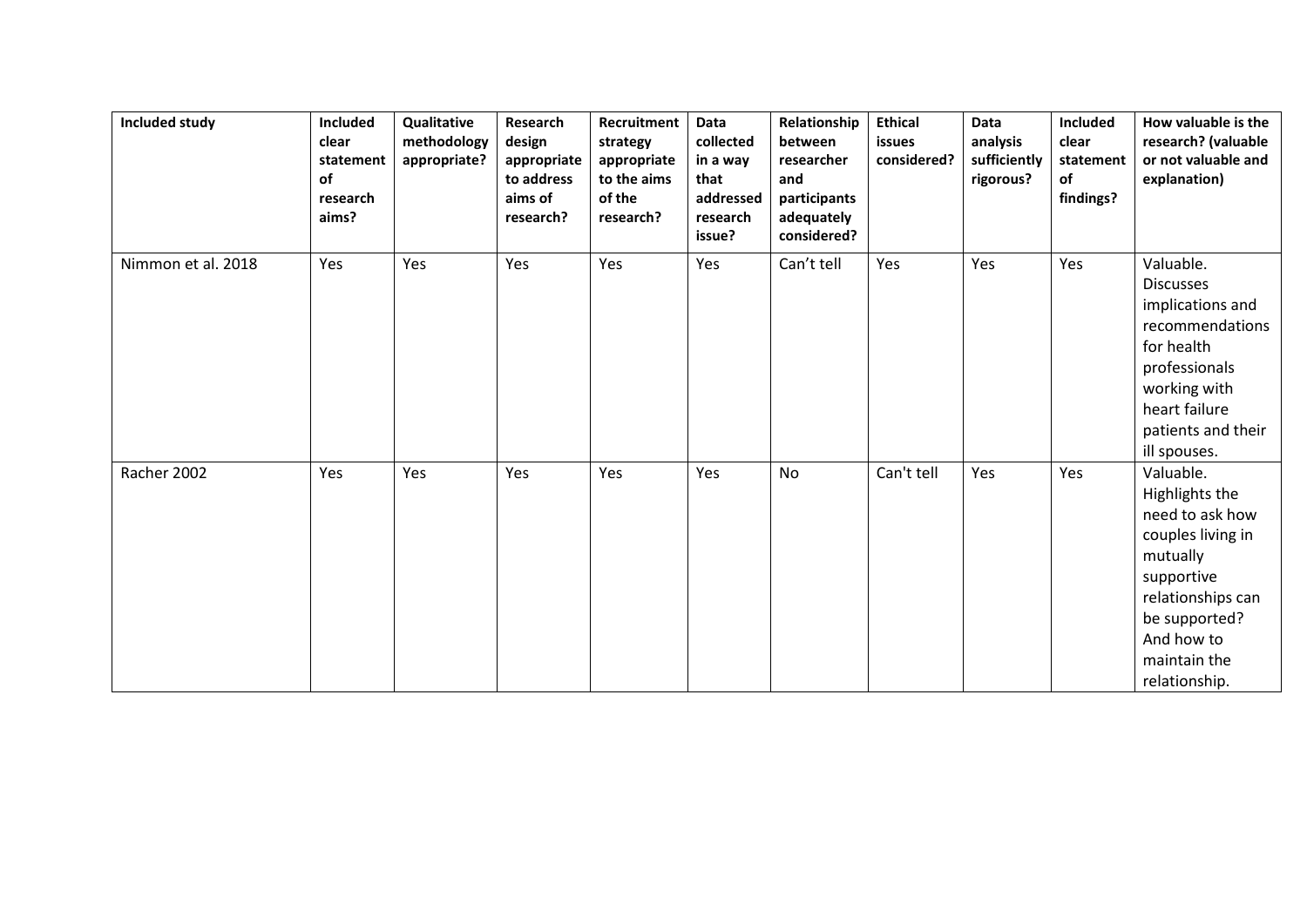| <b>Included study</b> | Included<br>clear<br>statement<br>of<br>research<br>aims? | Qualitative<br>methodology<br>appropriate? | Research<br>design<br>appropriate<br>to address<br>aims of<br>research? | Recruitment<br>strategy<br>appropriate<br>to the aims<br>of the<br>research? | Data<br>collected<br>in a way<br>that<br>addressed<br>research<br>issue? | Relationship<br>between<br>researcher<br>and<br>participants<br>adequately<br>considered? | <b>Ethical</b><br>issues<br>considered? | Data<br>analysis<br>sufficiently<br>rigorous? | Included<br>clear<br>statement<br>of<br>findings? | How valuable is the<br>research? (valuable<br>or not valuable and<br>explanation)                                                                                                                                                    |
|-----------------------|-----------------------------------------------------------|--------------------------------------------|-------------------------------------------------------------------------|------------------------------------------------------------------------------|--------------------------------------------------------------------------|-------------------------------------------------------------------------------------------|-----------------------------------------|-----------------------------------------------|---------------------------------------------------|--------------------------------------------------------------------------------------------------------------------------------------------------------------------------------------------------------------------------------------|
| Radcliffe et al. 2013 | Yes                                                       | Yes                                        | Yes                                                                     | Yes                                                                          | Yes                                                                      | <b>No</b>                                                                                 | Yes                                     | Yes                                           | Yes                                               | Valuable.<br>Generated<br>knowledge about<br>how older couples<br>experience<br>interpersonal<br>relationships with<br>illness present.<br>Implications in<br>terms of<br>addressing the<br>needs of older<br>spousal<br>caregivers. |
| Ray 2006              | Yes                                                       | Yes                                        | Yes                                                                     | Can't tell                                                                   | Yes                                                                      | No                                                                                        | Can't tell                              | Yes                                           | Yes                                               | Valuable.<br>Knowledge<br>generated about<br>motivations to<br>provide long-<br>standing care and<br>support.<br><b>Makes</b><br>recommendations<br>for practice for<br>how health<br>professionals                                  |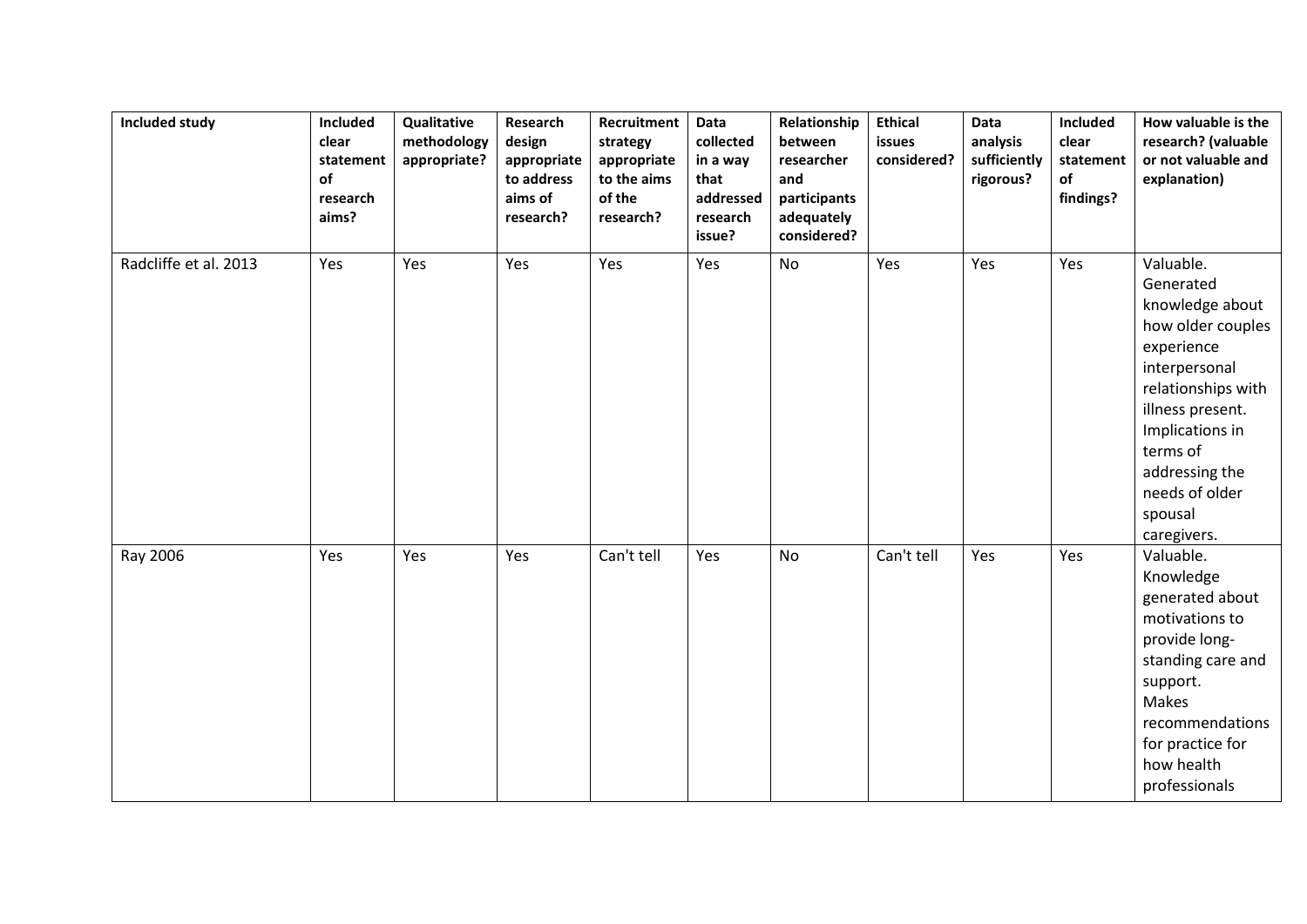| Included study | Included<br>clear<br>statement<br>of<br>research<br>aims? | Qualitative<br>methodology<br>appropriate? | Research<br>design<br>appropriate<br>to address<br>aims of<br>research? | Recruitment<br>strategy<br>appropriate<br>to the aims<br>of the<br>research? | Data<br>collected<br>in a way<br>that<br>addressed<br>research<br>issue? | Relationship<br>between<br>researcher<br>and<br>participants<br>adequately<br>considered? | <b>Ethical</b><br>issues<br>considered? | Data<br>analysis<br>sufficiently<br>rigorous? | Included<br>clear<br>statement<br>of<br>findings? | How valuable is the<br>research? (valuable<br>or not valuable and<br>explanation)                                                                                                                   |
|----------------|-----------------------------------------------------------|--------------------------------------------|-------------------------------------------------------------------------|------------------------------------------------------------------------------|--------------------------------------------------------------------------|-------------------------------------------------------------------------------------------|-----------------------------------------|-----------------------------------------------|---------------------------------------------------|-----------------------------------------------------------------------------------------------------------------------------------------------------------------------------------------------------|
|                |                                                           |                                            |                                                                         |                                                                              |                                                                          |                                                                                           |                                         |                                               |                                                   | should support<br>couples in<br>maintaining<br>important<br>relationships, and<br>managing change<br>in the<br>relationship.                                                                        |
| Torgé 2014     | Yes                                                       | Yes                                        | Yes                                                                     | Yes                                                                          | Yes                                                                      | No                                                                                        | Yes                                     | Can't tell                                    | Yes                                               | Valuable. The<br>results provide<br>useful knowledge<br>about the<br>relationship<br>between formal<br>and informal care.<br><b>Discusses</b><br>implications for<br>care amongst<br>older couples. |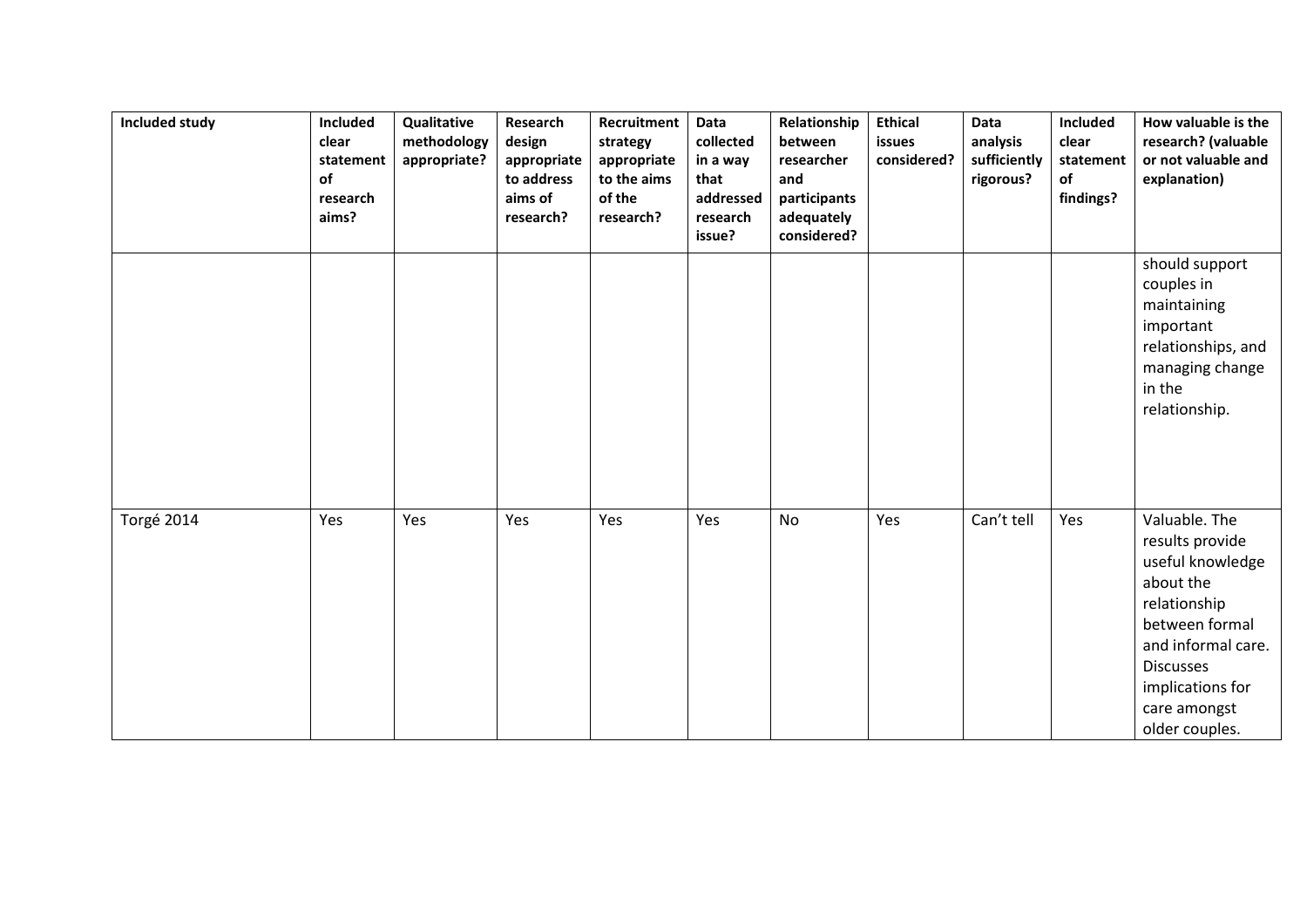| Included study     | Included<br>clear<br>statement<br>of<br>research<br>aims? | Qualitative<br>methodology<br>appropriate? | Research<br>design<br>appropriate<br>to address<br>aims of<br>research? | Recruitment<br>strategy<br>appropriate<br>to the aims<br>of the<br>research? | Data<br>collected<br>in a way<br>that<br>addressed<br>research<br>issue? | Relationship<br>between<br>researcher<br>and<br>participants<br>adequately<br>considered? | <b>Ethical</b><br>issues<br>considered? | <b>Data</b><br>analysis<br>sufficiently<br>rigorous? | <b>Included</b><br>clear<br>statement<br>of<br>findings? | How valuable is the<br>research? (valuable<br>or not valuable and<br>explanation)                                                                                                                                                                |
|--------------------|-----------------------------------------------------------|--------------------------------------------|-------------------------------------------------------------------------|------------------------------------------------------------------------------|--------------------------------------------------------------------------|-------------------------------------------------------------------------------------------|-----------------------------------------|------------------------------------------------------|----------------------------------------------------------|--------------------------------------------------------------------------------------------------------------------------------------------------------------------------------------------------------------------------------------------------|
| Turner et al. 2016 | Yes                                                       | Yes                                        | Yes                                                                     | Yes                                                                          | Yes                                                                      | No                                                                                        | Yes                                     | Yes                                                  | Yes                                                      | Valuable. It clearly<br>discusses the<br>contribution that<br>the paper makes<br>to the knowledge<br>about the needs<br>of older carers.<br>It makes clear<br>recommendations<br>for health<br>professionals<br>working with this<br>population. |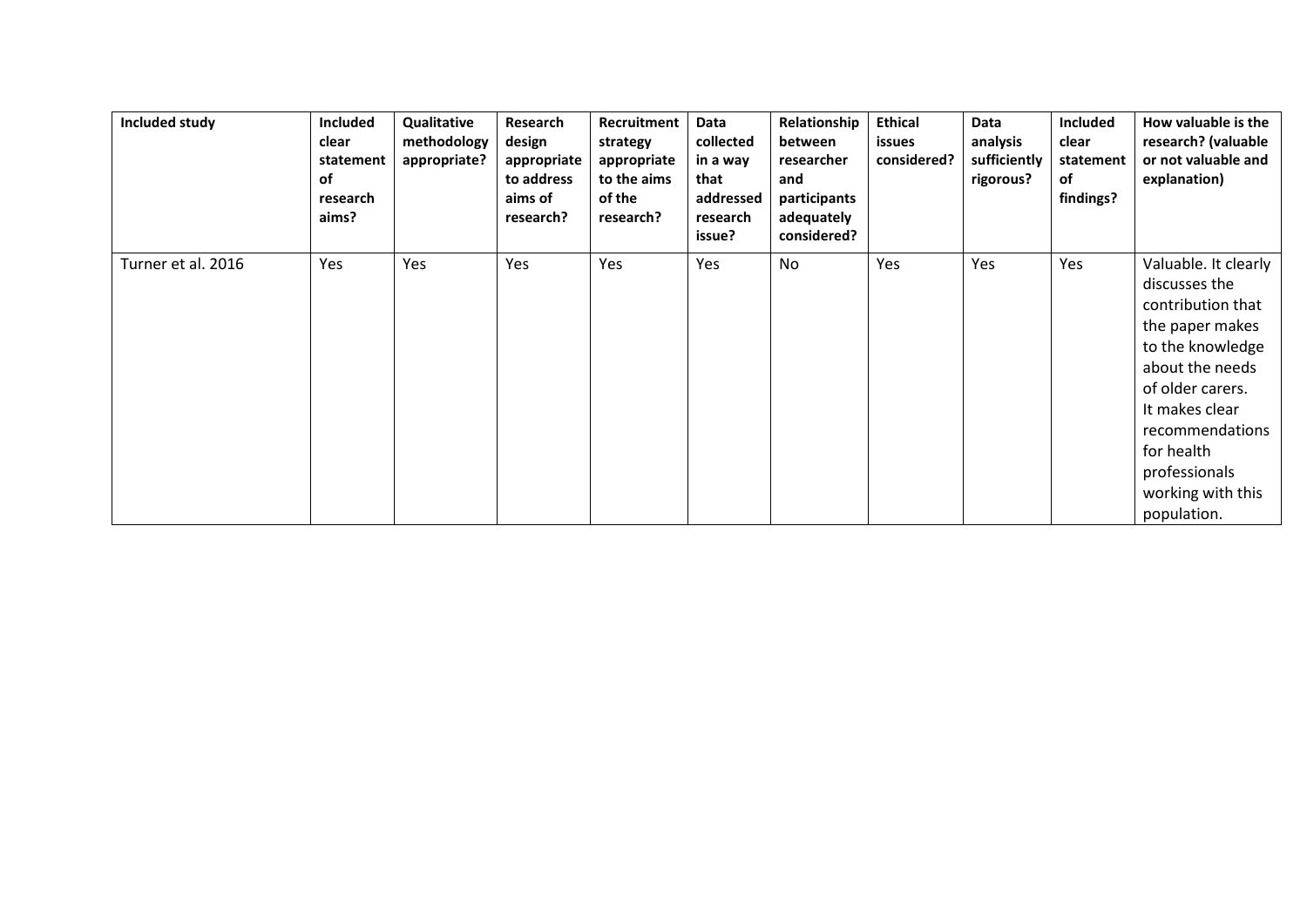# Table 4: Matrix of thematic themes

| Author and year             | 1.1 Positive<br>emotions<br>associated<br>with caring<br>for an<br>unwell<br>spouse | 1.2. Caring<br>for spouse is<br>a natural<br>part of<br>marriage/<br>partnership | 1.3. The<br>whole<br>being<br>stronger<br>than its<br>parts | 2.1. Availability<br>of external<br>sources of help | 3.1.Disruption<br>when one<br>partner<br>becomes ill |
|-----------------------------|-------------------------------------------------------------------------------------|----------------------------------------------------------------------------------|-------------------------------------------------------------|-----------------------------------------------------|------------------------------------------------------|
| Ahn and Kim 2007            | X                                                                                   |                                                                                  |                                                             |                                                     | X                                                    |
| Greenwood et al.<br>2019(a) | $\mathsf{x}$                                                                        |                                                                                  |                                                             | $\mathsf{x}$                                        | $\mathsf{X}$                                         |
| Greenwood et al.<br>2019(b) |                                                                                     | $\mathsf{x}$                                                                     |                                                             |                                                     | $\mathsf{x}$                                         |
| Grimmer et al. 2004         |                                                                                     | $\mathsf{x}$                                                                     |                                                             |                                                     | $\mathsf{X}$                                         |
| Gysels 2009                 |                                                                                     |                                                                                  |                                                             | X                                                   | X                                                    |
| <b>Kitko 2010</b>           |                                                                                     |                                                                                  | $\mathsf{x}$                                                |                                                     | $\mathsf{x}$                                         |
| Nimmon et al. 2018          |                                                                                     |                                                                                  | X                                                           | X                                                   | X                                                    |
| Racher 2002                 | $\mathsf{X}$                                                                        |                                                                                  | $\mathsf{x}$                                                |                                                     | $\mathsf{x}$                                         |
| Radcliffe et al. 2013       |                                                                                     |                                                                                  | $\mathsf{x}$                                                |                                                     | $\mathsf{X}$                                         |
| Ray 2006                    | X                                                                                   | $\mathsf{x}$                                                                     | X                                                           | X                                                   | X                                                    |
| Torgé 2014                  | X                                                                                   | $\mathsf{x}$                                                                     | $\boldsymbol{\mathsf{X}}$                                   | X                                                   | $\mathsf{X}$                                         |
| Turner et al. 2016          | X                                                                                   | X                                                                                |                                                             | X                                                   | X                                                    |